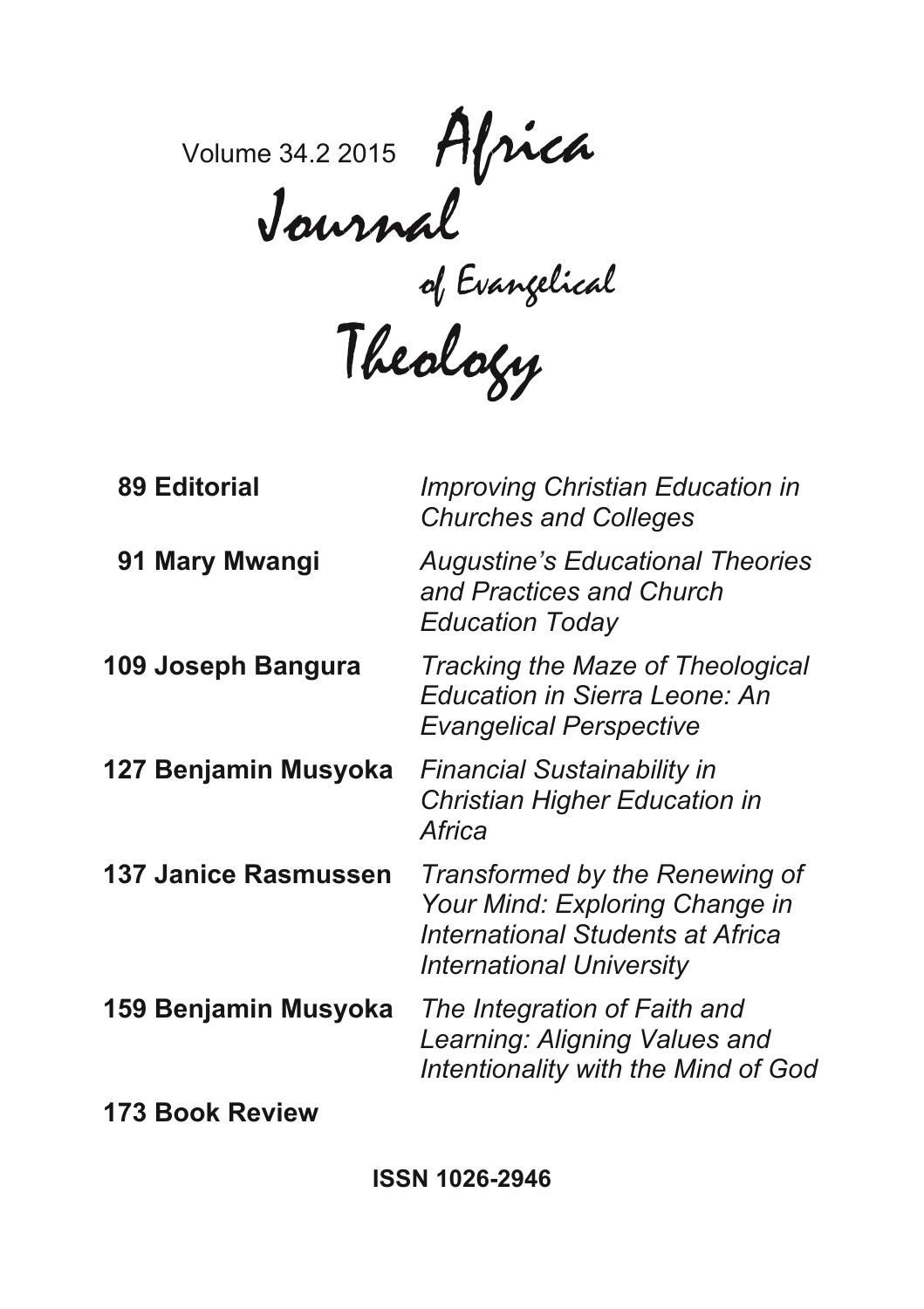# **Africa Journal of Evangelical Theology**

© Scott Christian University

# **Editorial Committee:**

Prof. Paul Mumo Kisau, Publisher, Vice-Chancellor, Scott Christian University Dr. Andrew G. Wildsmith, Editor, Lecturer, Scott Christian University Dr. Benjamin Musyoka, DVC for Academic Affairs, Scott Christian University Dr. Bernard Nzioka, Director of Quality Assurance, Scott Christian University Dr. Jamie Viands, Dean, School of Theology, Scott Christian University

# **Consulting Editors:**

Dr. Paul Bowers, Managing Editor, *BookNotes for Africa* Prof. James Kombo, DVCAA, Daystar University, Nairobi Prof. Samuel M. Ngewa,

Professor of Biblical Studies, African International University

Dr. Richard Gehman, Former Editor of *AJET*

Dr. Gregg Okesson, Dean of the E Stanley Jones School of World Evangelism, Asbury Theological Seminary, Wilmore, Kentucky

**Subscription Services:** Email: ajetjournal@scott.ac.ke.

**Subscription Information:** Subscription rates and ordering procedures are published on the inside back cover. Information can be downloaded from our website: www.scott.ac.ke. Or email: ajetjournal@scott.ac.ke

**Purpose:** *AJET* is published twice a year by Scott Christian University, a chartered private university in Kenya, in order to provide theological educators and students with evangelical articles and book reviews related to Christian ministry in Africa.

**Publisher:** Scott Christian University, the publisher of *AJET*, has been accredited by ACTEA since 1979 and was chartered as a private university by the Commission for University Education (CUE) Kenya in November 1997. Scott Christian University now has three schools operating under its umbrella: the School of Theology (formerly Scott Theological College), the School of Education and the School of Professional Studies.

*AJET* is indexed in *Christian Periodical Index*; *New Testament Abstracts* (Cambridge MA); *Religion Index One: Periodicals*, published by the American Theological Library Association, Chicago; *Theology in Context* (Institute of Missiology, Germany); and in *DIALOG Abstracts* (Cambridge MA). *AJET* is indexed in the ATLA Religion Database, published by the American Theological Library Association, 300 S. Wacker Dr., Suite 2100, Chicago, IL 60606, E-mail: atla@atla.com, Website: http://www.atla.com/.

*AJET* **is now on-line at:** http://www.biblicalstudies.org.uk/articles\_ajet-03.php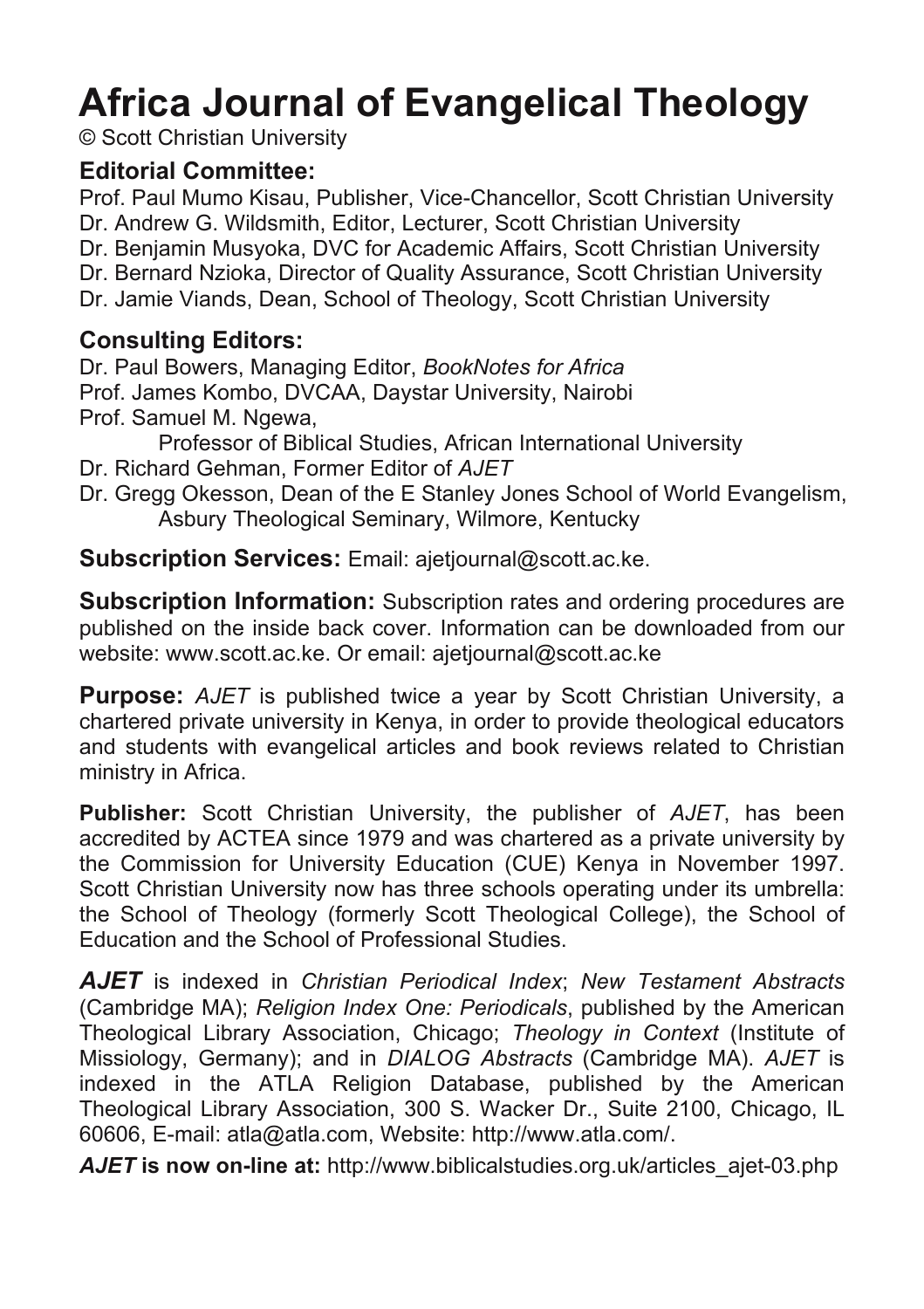# **Tracking the Maze of Theological Education in Sierra Leone: An Evangelical Perspective**

by Joseph Bosco Bangura

#### **Abstract**

*This article examines the context of theological education in Sierra Leone in order to analyze the historical stages (the missionary era, the national independence era, the conflict and post-conflict era) through which theological education has developed over the years. Having set the historical stage, the paper will then consider the nature of theological education in Sierra Leone (university, denominational, and charismatic models of theological education) and the emerging concerns that should affect the delivery of that theological education (the emergence of Charismatic Christianity, the need for community development and social transformation, and the need for contextual theology and cultural relevance). The article ends by identifying the most important questions raised by theological education that require an Evangelical response in Sierra Leone. These discussions take an Evangelical perspective as their point of departure.*

#### **Introduction**

It is now common knowledge that the most buoyant hotspots of Christianity are firmly anchored in the non-western world,<sup>1</sup> where the faith is blossoming among the young, highly educated, and urban élite members of the population. Recent studies indicate that the Charismatic Movement that began in the late 1970s and early 1980s is gradually becoming the most inviting face of the Christian faith in Africa. $2$  Sierra Leone has seen a reinvention of Christianity with the founding and development of independent churches, ministries and networks that clearly espouse Charismatic spirituality. However, the pace of growth seen

<sup>&</sup>lt;sup>1</sup> Philip Jenkins, The Next Christendom: The Coming of Global Christianity Revised, Expanded Edition. (Oxford: Oxford University Press, 2007), 1; John Parratt ed., *An Introduction to Third World Theologies* (Cambridge: Cambridge University Press, 2004), 1; Kwame Bediako, *Jesus in Africa: The Christian Gospel in African History and Experience* (Glasgow: Regnum Africa, 2000), 3; Andrew F. Walls, *The Missionary Movement in Christian History: Studies in the Transmission*  of Faith (New York/Edinburgh: Orbis Books/T&T Clark, 1996), 9.

 $2$  Kwabena J. Darkwa Amano, "Pentecostal and Charismatic Churches in Ghana and the African Culture: Confrontation or Compromise?" *Journal of Pentecostal Theology* 18 (2009), 125; J. Kwabena Asamoah-Gyadu, "Hearing in our own tongues the wonderful works of God: Pentecost, Ecumenism and Renewal in African Christianity" *Missionalia* 35:3 (2007), 128.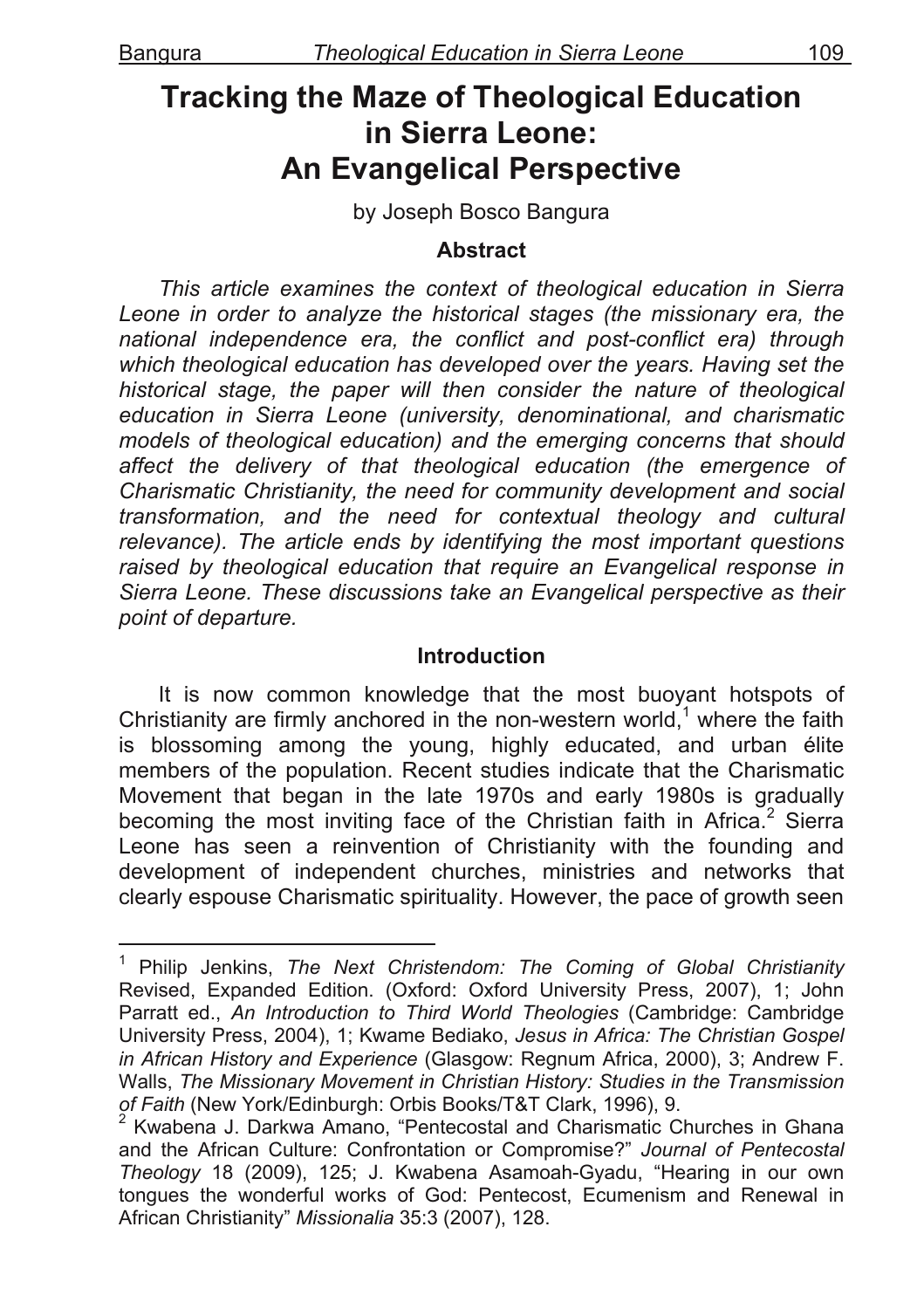in the Christian faith far outweighs the available theological training institutions that prepare the leaders who will eventually preside over the affairs of these churches. This scenario suggests that there exists a kind of theological anaemia that does not augur well for theological education in Sierra Leone. Thus, a tracking of the maze in which theological education has evolved is a necessary step in attempting to cure this disquieting anaemia.

Byang Kato, alarmed at the impending and pervasive danger that would befall a church that tries to exist without theology, predicted in the mid 1970s that if theological education is not put at the centre of the growing pace of Christianity in Africa, a kind of "Christo-paganism" was bound to develop. And that when it did, there would be an increased ignorance of the most basic Bible doctrines that churches are expected to possess. Kato believed this reality would be far more destructive to the health of the African church as it would accentuate a return to paganism. $3$ More recently, James Nkansah-Obrempong, having presented what he sees as the contemporary theological situation in Africa, notes that one of the main difficulties beseting African Evangelical theologians is their failure to use appropriately African categories in their theological reflection.<sup>4</sup> These voices issue a stern warning that should guide the development of theological education that is beneficial to the church in Africa.

The situation described above not only reflects the Africa of Kato's day, but also, unfortunately, reflects the perception that many hold about

enders<br>
<sup>3</sup> Byang Kato, "Africa's Battle for Biblical Christianity," *Moody Monthly* (November 1974), 53-56. <sup>4</sup>

 $4$  James Nkansah-Obrempong, 'The Contemporary Theological Situation in Africa: An Overview,' *Evangelical Review of Theology* 31:2 (2007), 148. There is often considerable acrimony about the precise meaning of the term Evangelical or Evangelicalism. Because of this, it is proper that I propose a working definition that governs my use of this term in this article. This paper follows the meaning of the term Evangelical as understood in Sierra Leone, where it would refer to those churches that were founded by Protestant missionary denominations. These churches hold to beliefs such as: (a) the entire trustworthiness of Holy Scripture; (b) the centrality and finality of Christ in salvation; (c) the total sinfulness of humanity and their need for salvation through Christ's atoning death as well as the need for holy living through the power of the Holy Spirit; and (d) evangelism. This understanding may exclude a number of churches in Sierra Leone from what counts as being Evangelical. Cf. Timothy Larsen and Daniel J. Treier eds., *The Cambridge Companion to Evangelical Theology* (Cambridge: Cambridge University Press, 2007), 1-14; Iain Taylor ed., *Not Evangelical Enough! The Gospel at the Centre* (Carlisle: Paternoster, 2003), 2-3; Tom Greggs ed., *New Perspectives for Evangelical Theology: Engaging with God, Scripture and the World* (London/New York: Routledge, 2010), 5-6; Mark A. Knoll, *The Rise of Evangelicalism: The Age of Edwards, Whitfield and The Wesleys* (Leicester: IVP, 2004), 11-18.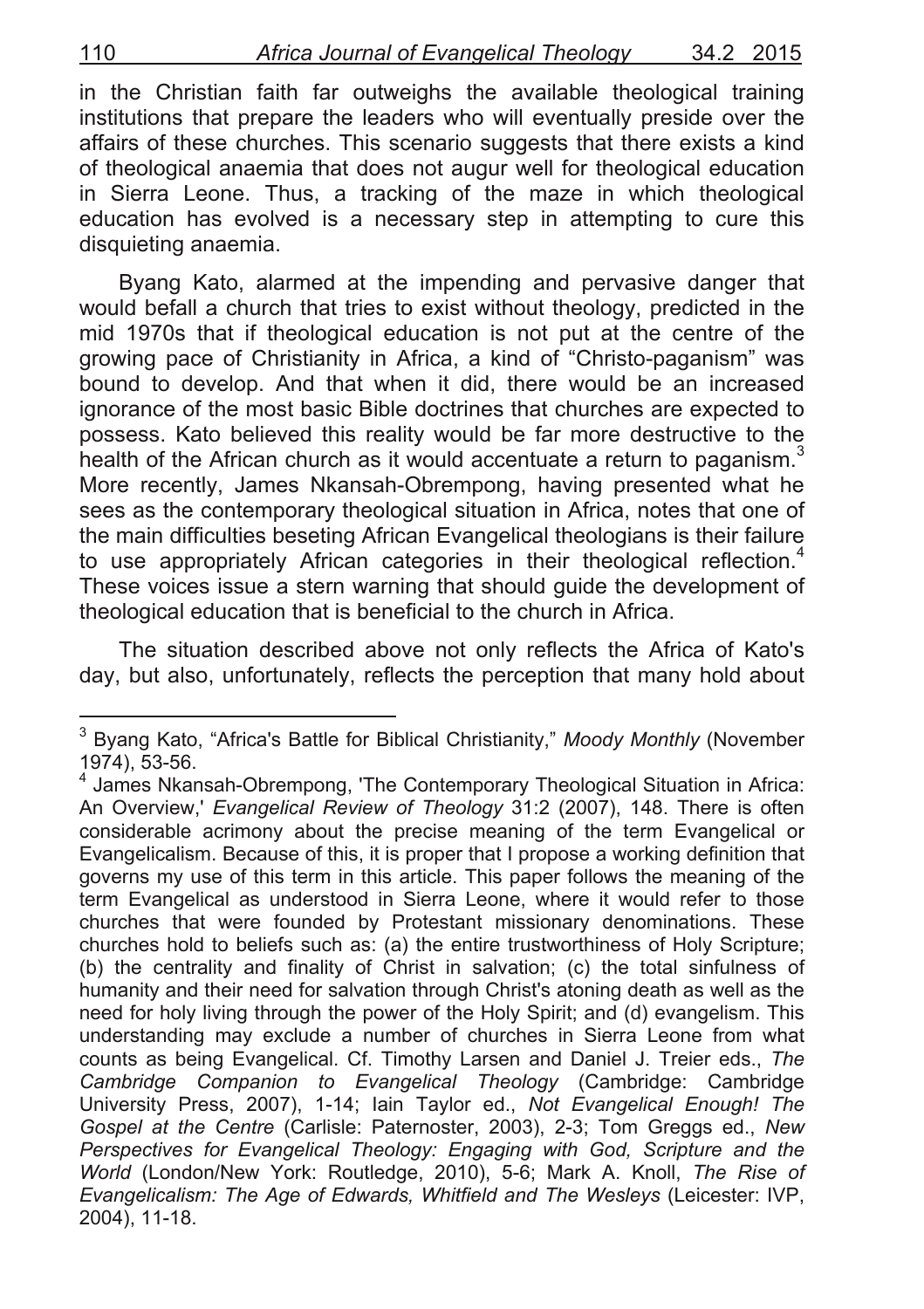the current state of theological education in Sierra Leone. It is known in the academy in Sierra Leone that Harry Sawyerr and Edward Fashole-Luke, both of whom taught theology at Fourah Bay College from the 1960s to the 1980s, agree with Kato's reckoning that theological reflection should emerge from and be solidly based on a carefully developed exegesis of the Bible.<sup>5</sup> This premise lays an appropriate background upon which theological education must seek to interface with the crucial issues that underpin Sierra Leone's African cultures. However, the integration of such themes from Sierra Leone's African cultures must be seen only as an entry point for theological education that is poised to benefit the church.

# **The Historical Context of Theological Education**

#### **The Missionary Era**

In the history of missions, theological education is often perceived as a useful tool that helps the church grow in the new territories where missionaries have carried the gospel. This is exactly what transpired in Sierra Leone during the colonial and missionary era. Sierra Leone's contact with Christianity and the role this former British colony played in the early diffusion of Christianity across West Africa are well documented.<sup>6</sup> Considered the first Protestant mission field in tropical Africa, $7$  the Province of Freedom became a bastion for the resettlement of freed slaves when it was founded in 1791.<sup>8</sup> Freetown became a major hub for missionary, educational and economic activity across British controlled West Africa. Members of the Clapham Sect<sup>9</sup> who established the Sierra

<sup>&</sup>lt;sup>5</sup> See Harry Sawyerr, Creative Evangelism: Towards a New Christian Encounter *with Africa* (London: Lutterworth, 1968), 33; and Edward Fashole-Luke, 'The Quest For African Christian Theology,' *Journal of Religious Thought* 32:2 (1975), 77.

See among others, Jehu Hanciles, *Euthanasia of a Mission: African Church Autonomy in a Colonial Context* (Westport/London: Praeger, 2002); Gilbert W. Olson, *Church Growth in Sierra Leone: A Study of Church Growth in Africa's Oldest Protestant Mission Field* (Grand Rapids: Eerdmans, 1969)*;* Leslie E.T. Shyllon, *Two Centuries of Christianity in an African Province of Freedom A Case Study of European Influence and Culture in Church Development,* (Freetown: Print Sundries and Stationers, 2008); Lamin Sanneh, *West African Christianity: The Religious Impact* (London: C. Hurst, 1983); Lamin Sanneh, *Abolitionists Abroad: American Blacks and the Making of Modern West Africa* (Cambridge, MA/London: Harvard University Press, 1999).<br><sup>7</sup> Olson, *Church Growth in Sierra Leone*, 15.

<sup>8</sup> Sibon, *Church Church Abroad*, 41.

<sup>&</sup>lt;sup>9</sup> The Clapham Sect comprised a group of Evangelicals who worked for a variety of religious and philanthropic projects, including 'the desire to convert the heathens, promoting civilization and Christianity in Africa.' The most prominent members of this group included John Venn (son of Henry Venn), William Wilberforce, Henry Thornton, Charles Grant, James Stephen, Zachary Macauley, Lord Teighmouth and Granville Sharp. See Eugene Stock, *The History of the Church Missionary Society: Its Environment, Its Men and Its Work* Vol. 1.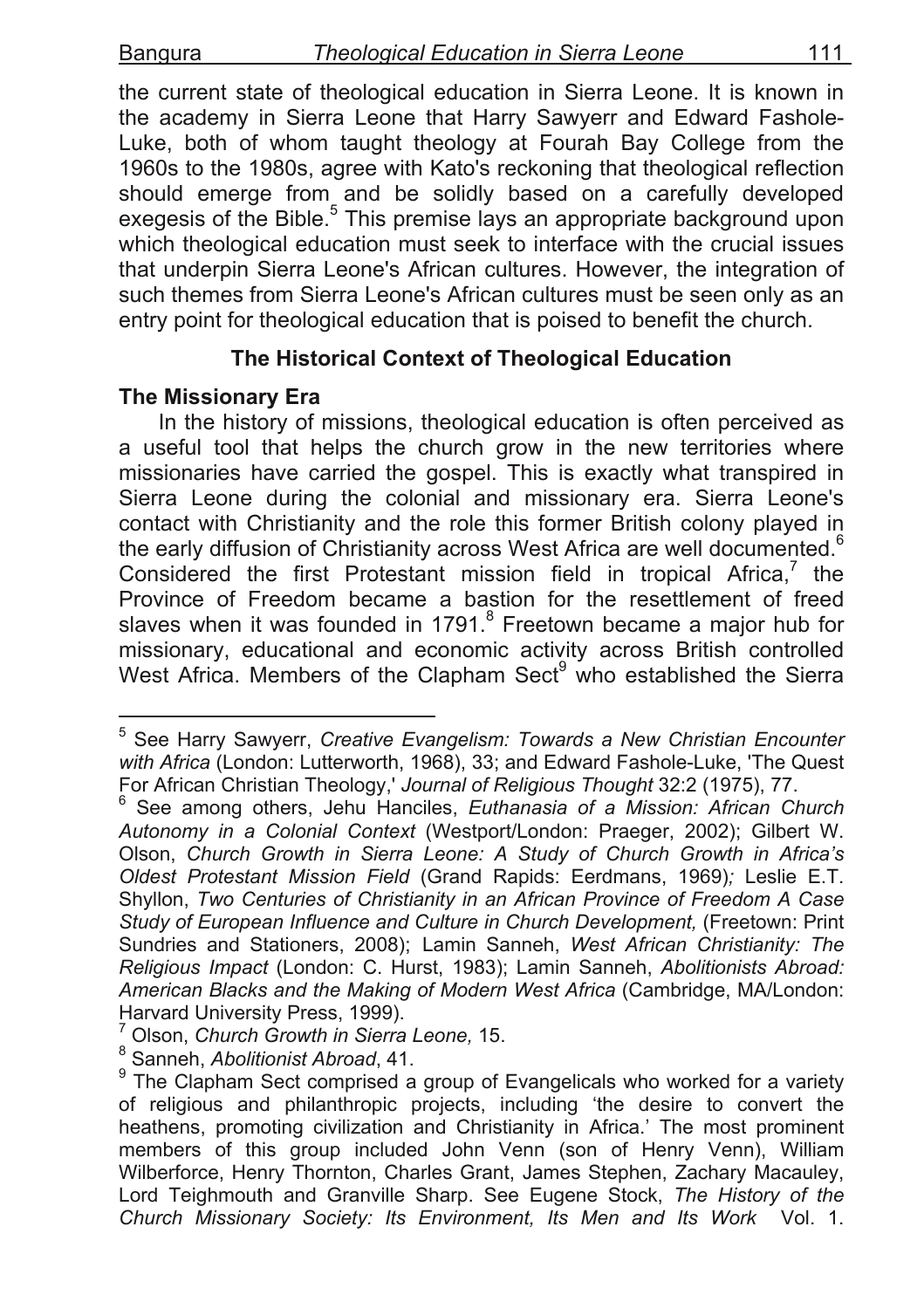Leone Company, envisaged the Province of Freedom to be a Christian experiment where freed slaves would be encouraged to productively use the land and eventually seek self-determination.<sup>10</sup> It was to Freetown that four groups of Africans, the black poor, Nova Scotians, Maroons, and Recaptives, were resettled, trained and eventually dispersed to work in other parts of West Africa.<sup>11</sup> The Re-captives, who later became the Krio people of Sierra Leone, went on to become the single most important factor to profoundly impact early African Christianity and missions in West Africa.

The Church Missionary Society (CMS),<sup>12</sup> which was at the forefront of the missionary expedition in Sierra Leone, founded Fourah Bay College<sup>13</sup> in 1827 as an institute for the training of pastors, catechists, missionaries and schoolmasters. The establishment of this institution offered the Recaptives the opportunity to excel in education, thus leading to their integration in the British colonial administration as civil servants. The most well-known example of the Re-captives' excellence in education and Christianity was Samuel Adjai Crowther who led a pioneering missionary enterprise in Nigeria where he served as the first black bishop in the CMS Niger mission.<sup>14</sup> Through the training provided at Fourah Bay College, the

(London: CMS, 1899), 41-42; Kenneth Scott Latourette, *A History of Christianity: Reformation to the Present* Volume II, Revised Edition. (London: Harper & Row, 1975), 1031; and Shyllon, Two Centuries of Christianity ..., 11-12.<br><sup>10</sup> Shyllon, Two Centuries of Christianity ..., 11; Sanneh, Abolitionist Abroad, 41.<br><sup>11</sup> Sanneh, Abolitionists Abroad, 41-42; Olson, Church Growth in Si

!!!!!!!!!!!!!!!!!!!!!!!!!!!!!!!!!!!!!!!!!!!!!!!!!!!!!!!!!!!!!!!!!!!!!!!!!!!!!!!!!!!!!!!!!!!!!!!!!!!!!!!!!!!!!!!!!!!!!!!!!!!!!!!!!!!!!!!

Walls, *The Missionary Movement in Christian History*, 86; 103-104; Sanneh, *West* 

*African Christianity*, 71; Hanciles, *Euthanasia of a Mission*, 7.<br><sup>12</sup> The Church Missionary Society (CMS) was founded on Friday 12 April 1799 as the Society for Missions to Africa and the East by sixteen Evangelical clergymen and nine laymen in the upper room of the Castle and Falcon Inn, Aldergste Street in London. The express purpose of the CMS was "that it is a duty highly incumbent upon every Christian to endeavour to propagate the knowledge of the Gospel among the Heathen." In 1813, it adopted the name CMS. See, Stock, *The History of the Church Missionary Society*, 69; Hanciles, *Euthanasia of a Mission*, 13; Latourette, *A History of Christianity*, 1033. For a comprehensive history of the CMS see, Jocelyn Murray, *Proclaim the Good News: A Short History of the Church Missionary Society* (London: Hodder and Stoughton, 1985); Kevin Ward, 'Taking Stock: The Church Missionary Society and Its Historians,' in Kevin Ward and Brain Stanley eds., *The Church Missionary Society and World Christianity, 1799-1999*<br>(Grand Rapids/Cambridge: Eerdmans, 2000).<br><sup>13</sup> Faurak Ray Cull

Fourah Bay College was founded by the Church Missionary Society in 1827. By the 1870s, Fourah Bay College was fully affiliated to Durham University in England, and started to award degrees in the arts and theology. See Walls, *The Missionary Movement in Christian History*, 103; Gordon Hewitt, *The Problem of Success: A History of the Church Missionary Society 1910-1940* Vol. 1. (London: SCM Press, 1971), 19-22.<br><sup>14</sup> Hanciles, *Euthanasia of a Mission*, 7; Walls, *The Missionary Movement in* 

*Christian History*, 104-105; and Sanneh, *West African Christianity*, 75-76. For a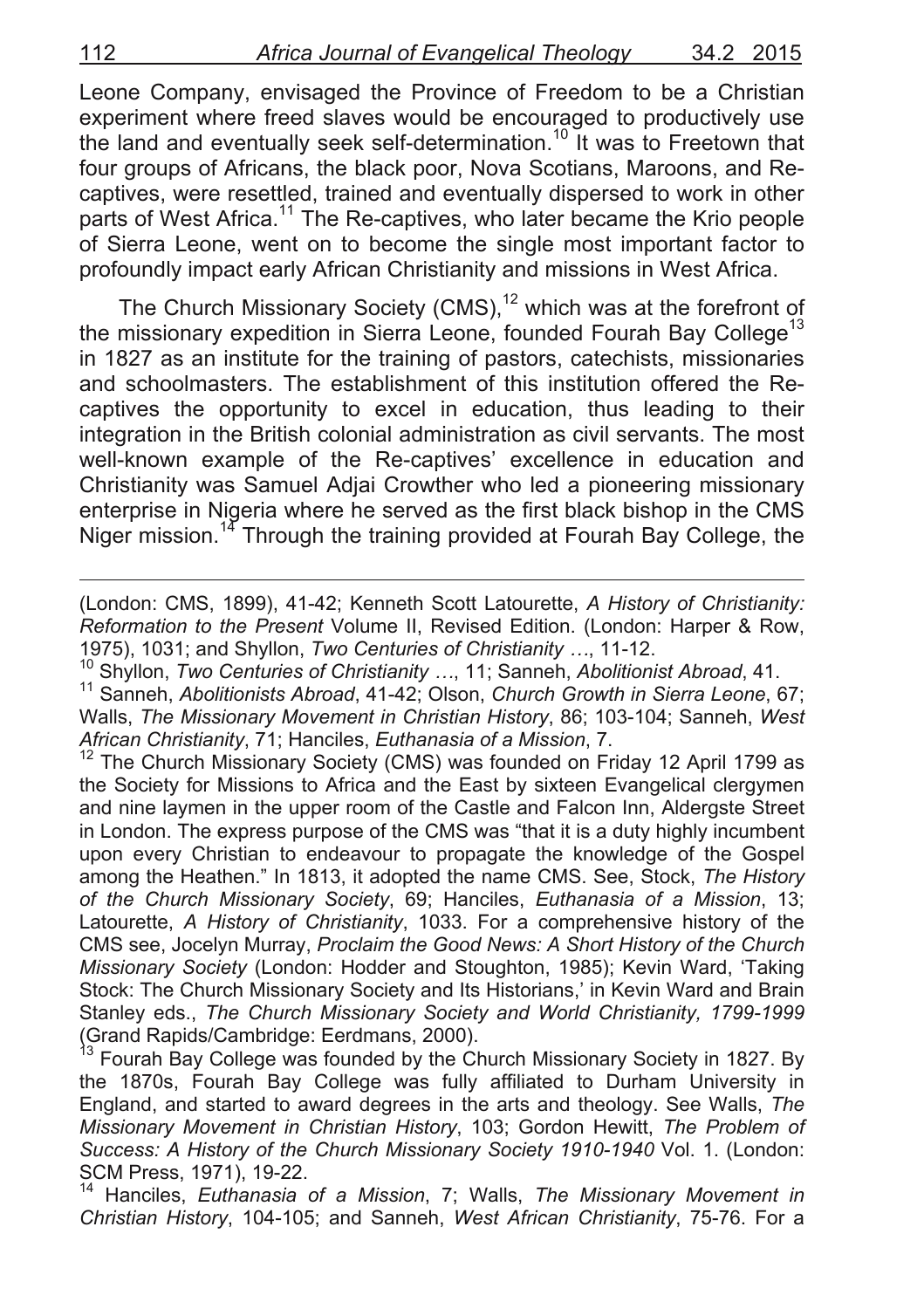Re-captives returned to their home countries with a "new burden of Christian responsibility to the rest of the continent."<sup>15</sup>

This pattern of missionary theological education continued with the coming of other missionary agencies such as the Countess of Huntingdon's Connexion (1800), the Wesleyan Methodist Missionary Society from London (1811), the US based United Brethren in Christ (1855), the Roman Catholic Church (1859), the American Wesleyan Mission (1889), the Seventh Day Adventist Missionary Society (1907) and the Assemblies of God Mission  $(1950)$ ,  $^{16}$  among others. Member churches behind some of these missionary agencies cooperated with each other in carrying out their task of evangelism and later founded the Council of Churches in Sierra Leone (CCSL) in 1924 and the Evangelical Fellowship of Sierra Leone (EFSL) in 1959.<sup>17</sup> The CCSL promoted the ecumenical activities of the World Council of Churches, while the EFSL chose to associate itself with churches who see themselves as Evangelicals in Sierra Leone. The EFSL went on to become the first national Evangelical fellowship in Africa to obtain membership from the World Evangelical Alliance.

One key consequence of this early missionary collaboration was the founding of The Evangelical College of Theology in 1964 as the primary institution to deliver theological education that strengthens Evangelical churches in Sierra Leone.<sup>18</sup> The missions supplied the teaching faculty,

!!!!!!!!!!!!!!!!!!!!!!!!!!!!!!!!!!!!!!!!!!!!!!!!!!!!!!!!!!!!!!!!!!!!!!!!!!!!!!!!!!!!!!!!!!!!!!!!!!!!!!!!!!!!!!!!!!!!!!!!!!!!!!!!!!!!!!!

<sup>17</sup> Shyllon, *Two Centuries of Christianity …*, 339; Christina Maria Breman, *The Association of Evangelicals in Africa: Its History, Organization, Members, Projects, External Relations and Message*, (Zoetermeer: Uitgevereij Boekencentrum, 1996), 194.

biography of Bishop Crowther, see Jesse Page, *The Black Bishop: Samuel Adjai Crowther* (London: Hodder & Stoughton, 1908); Jeanne Decorvet and Emmanuel Oladipo, *Samuel Adjayi Crowther: The Miracle of Grace* (Lagos: CSS Bookshops Ltd., 2006).<br><sup>15</sup> Sanneh, *West African Christianity*, 73.

<sup>15</sup> Sanneh, *West African Christianity*, 73. 16 Shyllon, *Two Centuries of Christianity …*, 75-81, 145; Olson, *Church Growth in Sierra Leone*, 95, 135, 186-188; Prince Sorie Conteh, *Traditionalists, Muslims and Christians in Africa: Interreligious Encounters and Dialogue*, (Amherst, NY: Cambria Press, 2009), 95.

<sup>18</sup> *The Evangelical College of Theology* (TECT) was founded in 1964 by three Evangelical missionary denominations, the Church of the United Brethren in Christ, the Wesleyan Church of Sierra Leone and the Missionary Church of Africa. The Baptist Convention of Sierra Leone and Countess of Huntingdon's Connexion joined the founding denominations to become proprietors in 1979 and 1998 respectively. This college, whose original name was Sierra Leone Bible College, was re-named The Evangelical College of Theology in 2000 to allow it to reflect the diversified educational programmes that are offered at the college. The college offers diploma and bachelor's degree programmes in theology, community development studies, peace and conflict studies and secretarial studies. The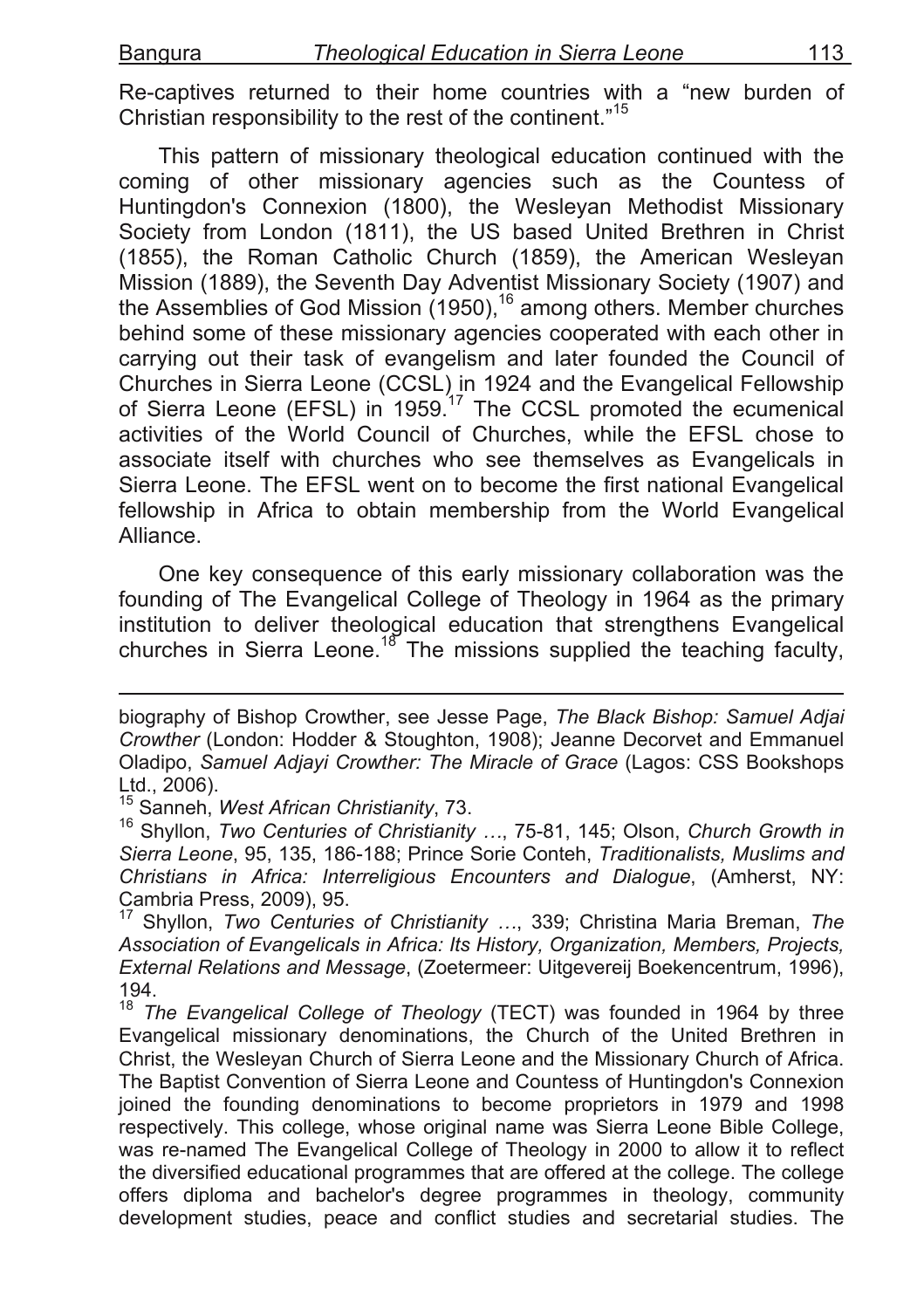while students were drawn from mainline Evangelical churches who were members of EFSL. The belief shared by these agencies was and still is that the church can be properly incarnated through the training of the national believers in a basic understanding of the Bible, biblical languages, theology and the arts. The missionary agents consitututed the bulk of the teaching force at Fourah Bay College and The Evangelical College of Theology and they controlled the type of theological education provided. This education was tilted toward an understanding of the biblical text that uses the western categories in which Christian theology was formulated. Few attempts were taken to try to understand the traditional and religious African contexts in which the training was done.

#### **The Era of National Independence**

After Sierra Leone attained political independence from Britain in 1961, discussions in the political arena soon began to infiltrate the church scene. This pattern was similar to what was happening in much of Africa where the wave of political independence coalesced into a clamour for church autonomy. Churches began to discuss whether or not the inherited theological education that shaped ecclesiastical life under the colonial period was relevant for independent Africa.<sup>19</sup>

When the churches became nationalised, efforts were made to introduce courses that, it was thought, were better able to address important cultural issues with which African Christians were struggling. Theological training institutes became more open to the idea of teaching African Traditional Religion, African Theology, and Contextualization that were once seen as too liberal to be included in a curriculum for theological education. The idea was that, in order for theological reflection to be more useful in addressing the cultural context in which it was practised, the church should pay attention to the cultural situation of its African adherents.<sup>20</sup> This, they believed, was a missing element that had weakened theological education under the missionary era. The few national professors who taught theology at Fourah Bay College became more engaged in conducting research on critical cultural issues that they saw as having significant impact on ecclesiastical life for Sierra Leone's Christians. $21$  Students of theology were also encouraged to undertake

<sup>!!!!!!!!!!!!!!!!!!!!!!!!!!!!!!!!!!!!!!!!!!!!!!!!!!!!!!!!!!!!!!!!!!!!!!!!!!!!!!!!!!!!!!!!!!!!!!!!!!!!!!!!!!!!!!!!!!!!!!!!!!!!!!!!!!!!!!!</sup> college is accredited by Fourah Bay College, the Tertiary Education Commission<br>in Sierra Leone, and the Accrediting Council for Theological Education in Africa.

<sup>&</sup>lt;sup>19</sup> See Esther Mombo, 'Theological Education in Africa,' in *Voices from Africa: Transforming Mission in a Context of Marginalization An Anthology*, Andrew C. Wheeler, ed. (London: Church House Publishing, 2002), 127.

<sup>20</sup> See Sawyerr, *Creative Evangelism*, 13-32; Fashole-Luke, "The Quest for African Christian Theology," 75.<br><sup>21</sup> See for instance, Harry Sawyerr, "Graveside Libations in and Near

Freetown," *Sierra Leone Bulletin of Religion* 7 (1965): 48-55.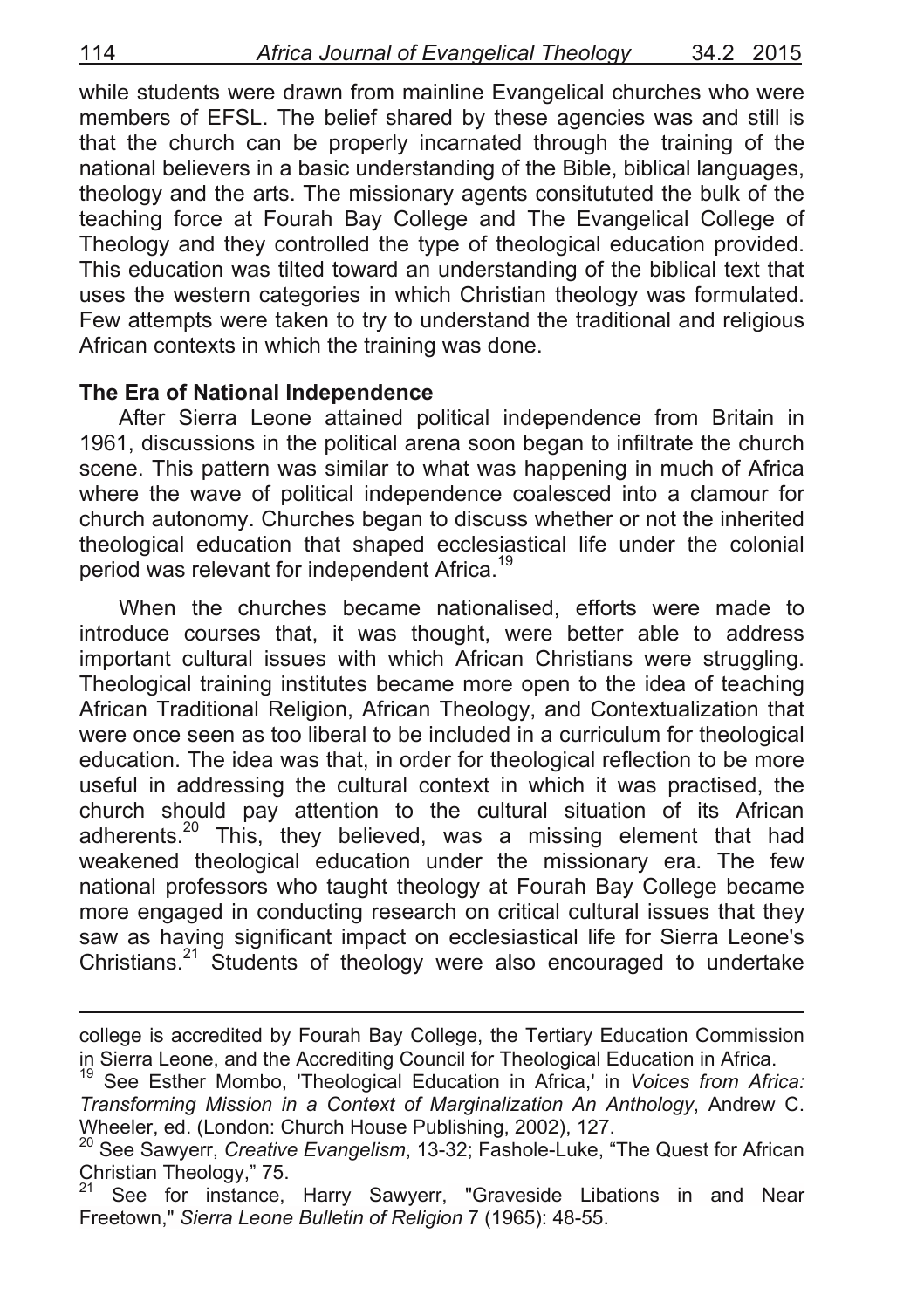theological research in issues that interfaced Christian theology with the cultural and traditional background of Sierra Leone.

It appears as if, under the era of national independence, it dawned upon the practitioners of theological education that the African traditional and religious worldview upon which Christianity was received had been ignored for too long. They decided therefore, that this background needed to be revisited for careful analysis if the continued relevance of the faith was to be assured.<sup>22</sup> However, this process moved theological education away from the biblical text and many of its western theological accretions. Thus, theological education became much more concerned with mediating religious, traditional and cultural relevance in the African context, and less about understanding the biblical text.

# **The Conflict and Post-conflict Era**

Independent Sierra Leone soon realized that the political élite must do more if the entire population were to share in the gains of independence. However, after removing colonial oppression, Sierra Leone followed the path taken by other newly independent African states where interparty and intraparty conflicts over access to power dominated the political atmosphere.<sup>23</sup> The decision to introduce a one-party system of governance, the atmosphere of corruption that allowed government functionaries and politicians to freely embezzle state funds without any accountability, the discovery of diamonds, and meddling by powerful external agents led to the outbreak of a horrendous rebel war in 1991. $^{24}$ By the time the war ended in 2002, tens of thousands of people were killed and many more had their limbs gruesomely amputated. Women and girls were subjected to gang rape by the rebel forces. Property damage was extensive and many people became either internally displaced persons or refugees outside Sierra Leone. A Truth and Reconciliation Commission and the Special Court for Sierra Leone were set up to investigate what went wrong, seek reconciliation, and try those who bore the greatest responsibility for war crimes, crimes against humanity, and human rights violations committed during the rebel conflict.<sup>25</sup>

<sup>&</sup>lt;sup>22</sup> Cf Yusufu Turaki, "Africa Christianity in Global Religious and Cultural Conflict,"<br>*E*vangelical Review of Theology 31:2 (2007), 138.

<sup>&</sup>lt;sup>23</sup> See April Gordon and Donald Gordon, eds. *Understanding Contemporary Africa*, Fourth Edition, (Boulder/London: Lynne Reinner, 2007), 70.

*Africa*, Fourth Edition, (Edition<br><sup>24</sup> Joe A. D. Alie, "Background to the Conflict (1961-1991): What Went Wrong and Why?" in *Bound To Cooperate: Conflict, Peace and People in Sierra Leone*, Anatole Ayssi and Robin-Edward Poulton, eds. (Geneva: UNIDIR, 2000), 34; Lisa Denney, "Explaining War, Creating Peace: UK Sponsored Reforms in Sierra Leone," Contemporary Review (Summer 2009), 155.

<sup>&</sup>lt;sup>25</sup> See Richard Bennett, *Truth and Reconciliation in Sierra Leone*, (Freetown: UNAMSIL, 2001); Tom Perrillo and Marieke Wierda, *The Special Court for Sierra*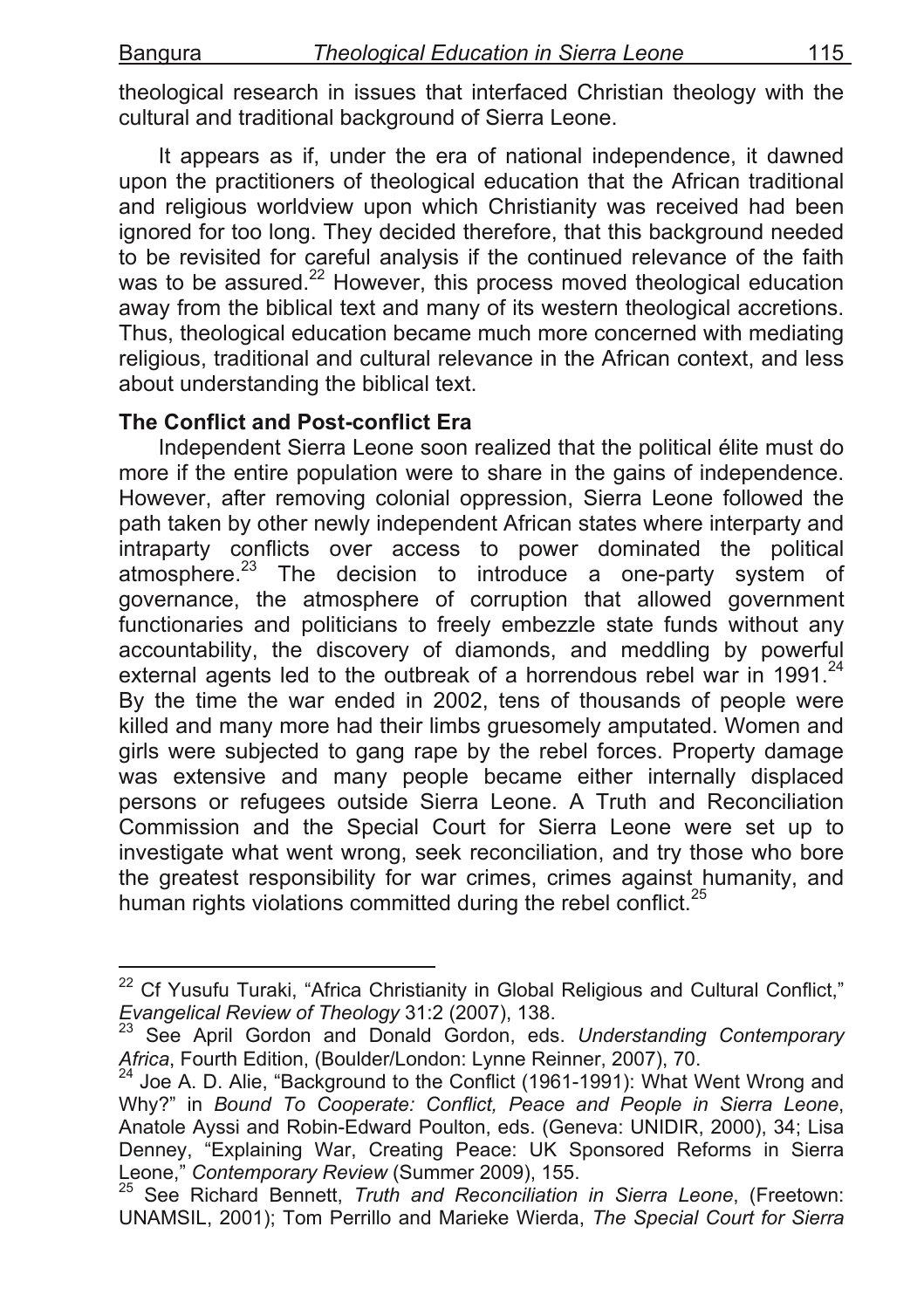The impact of the war on the churches meant that they had to adopt measures that would restore civility in the political arena and address the social issues that prompted the war in the first place. Churches distributed relief supplies such as food and non-food items, and organized trauma healing and counselling sessions for war victims. Churches became temporary living centres for refugees and internally displaced persons. Given the nature of crimes committed and the trauma suffered by people, many Christians interpreted the war as having been caused by demonic forces whose aim was to destroy Sierra Leone.<sup>26</sup> To ameliorate this terrible situation, national sessions of prayer for repentance were organized by the churches throughout Sierra Leone.

Theological education needed to respond to this new social order in Sierra Leone. The existing curricula of theological institutions were extensively revised to allow the introduction of new non-theological degree programmes. The new programmes were envisaged to address community development, poverty, women and gender issues, conflict, peace and human rights, among others. For instance, The Evangelical College of Theology introduced two new degree programmes, Bachelor of Arts in Community Development Studies and Bachelor of Arts in Peace & Conflict Studies. After their introduction these academic programmes quickly received accreditation from Fourah Bay College. Using a distinctly Christian-based curriculum, the degree programmes offer courses that address social issues and provide a Christian solution to the social disintegration created by the war. This conflict and post-conflict era required theological education to emphasize the relevance of Christian theology for good governance, peace building, human rights, reconciliation, community development and social justice.

#### **The Nature of Theological Education**

#### **The University Model of Theological Education**

Sierra Leone has a long history of involvement in the delivery of theological education in the West African sub-region. The pastoral training offered to freed black slaves in Freetown contributed to the early spread of Christianity across West Africa. Today Fourah Bay College (FBC), The Evangelical College of Theology (TECT) and Sierra Leone Theological College (SLTC) $27$  offer programmes of study under the university model of

<sup>!!!!!!!!!!!!!!!!!!!!!!!!!!!!!!!!!!!!!!!!!!!!!!!!!!!!!!!!!!!!!!!!!!!!!!!!!!!!!!!!!!!!!!!!!!!!!!!!!!!!!!!!!!!!!!!!!!!!!!!!!!!!!!!!!!!!!!!</sup> *Leone Under Scrutiny*, (New York: International Centre for Transitional Justice, 2006).

<sup>26</sup> See Irene John, "Charismatics and Community," in *A Reader in African Christian Theology*, John Parratt, ed., (London: SPCK, 1997), 131.<br><sup>27</sup> The Sierra Leone Theological College (SLTC) was founded in 1975 by three

church denominations that had membership with the Council of Churches in Sierra Leone. These denominations are: the Anglican Diocese of Freetown and Bo, the Methodist Church in Sierra Leone and the United Methodist Church Sierra Leone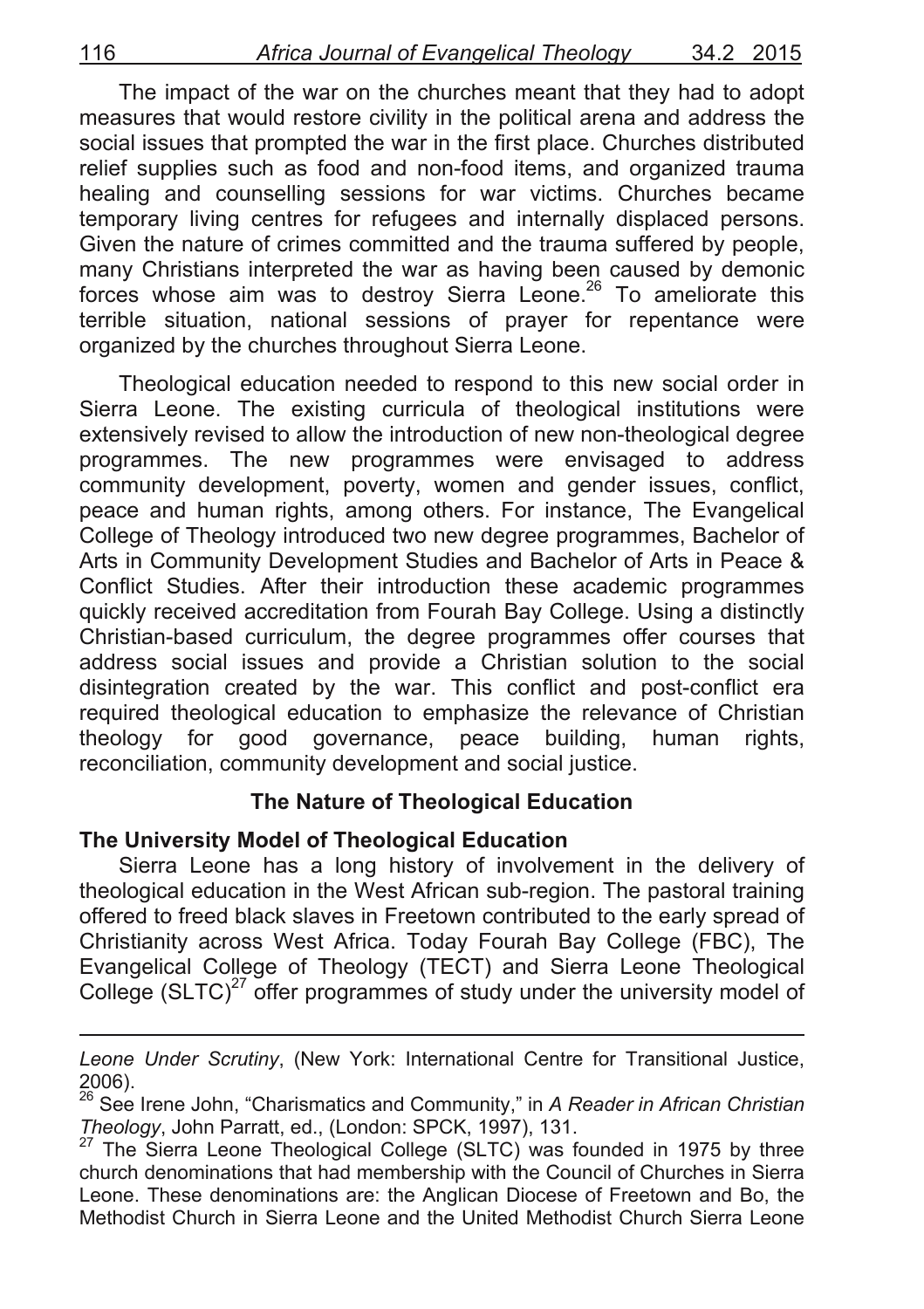theological education. These colleges provide theological and nontheological education mainly at the baccalaureate level. FBC, which is part of the University of Sierra Leone and the Tertiary Education Commission, provides accreditation to TECT and SLTC. Graduates from TECT and SLTC often proceed to FBC for further studies at the graduate and postgraduate levels in theology and related fields.

There are many benefits that can be identified in the university model of theological education. First, the colleges in this model try to maintain very high academic standards in the process of admitting, training and graduating students. Second, these colleges have national and international accreditation that renders their programmes of study competitive. Third, graduates from these colleges have access to and gain easy admission at institutions of further and higher education in Sierra Leone and overseas. And finally, graduates from colleges that follow the university model of theological education enter diversified professional careers upon the completion of their studies. This makes these colleges the port of first call for those seeking advanced level theological education.

Although advantages such as these exist, Evangelical voices have begun to see areas that tend to weaken the efficacy of the theological education offered by these colleges. First, colleges associated with the university model of theological education have a tendency to pay less emphasis on the practical relevance of their training to the needs of church life and pastoral ministry. Second, they are seen as promoting a pluralistic understanding of theology and religious studies that call into question the need for evangelism. Third, given that graduates have received training that makes them highly qualified professionals, it is often difficult to retain them for service in pastoral ministry. Fourth, given the mass migration of graduates into professions other than pastoral ministry, the church is deprived of its most highly trained theologians.

# **The Denominational Model of Theological Education**

As church denominations became more organized in their governance structures and ecclesiastical networks, the idea to form centres for theological training that are owned and managed by individual denominations was conceived as a viable alternative to the perceived problems in the existing theological colleges following the university model. Two of the most prominent Evangelical denominations that had collaborated to found colleges that follow the university model bought into this idea. The Wesleyan Church of Sierra Leone established the Wesleyan Christian College at Gbendembu, in northern Sierra Leone, with the aim of

Conference. The college offers diploma and bachelor's degree programmes in theology, community development studies, peace and conflict studies and secretarial studies. The college is accredited by Fourah Bay College and the Tertiary Education Commission in Sierra Leone.

!!!!!!!!!!!!!!!!!!!!!!!!!!!!!!!!!!!!!!!!!!!!!!!!!!!!!!!!!!!!!!!!!!!!!!!!!!!!!!!!!!!!!!!!!!!!!!!!!!!!!!!!!!!!!!!!!!!!!!!!!!!!!!!!!!!!!!!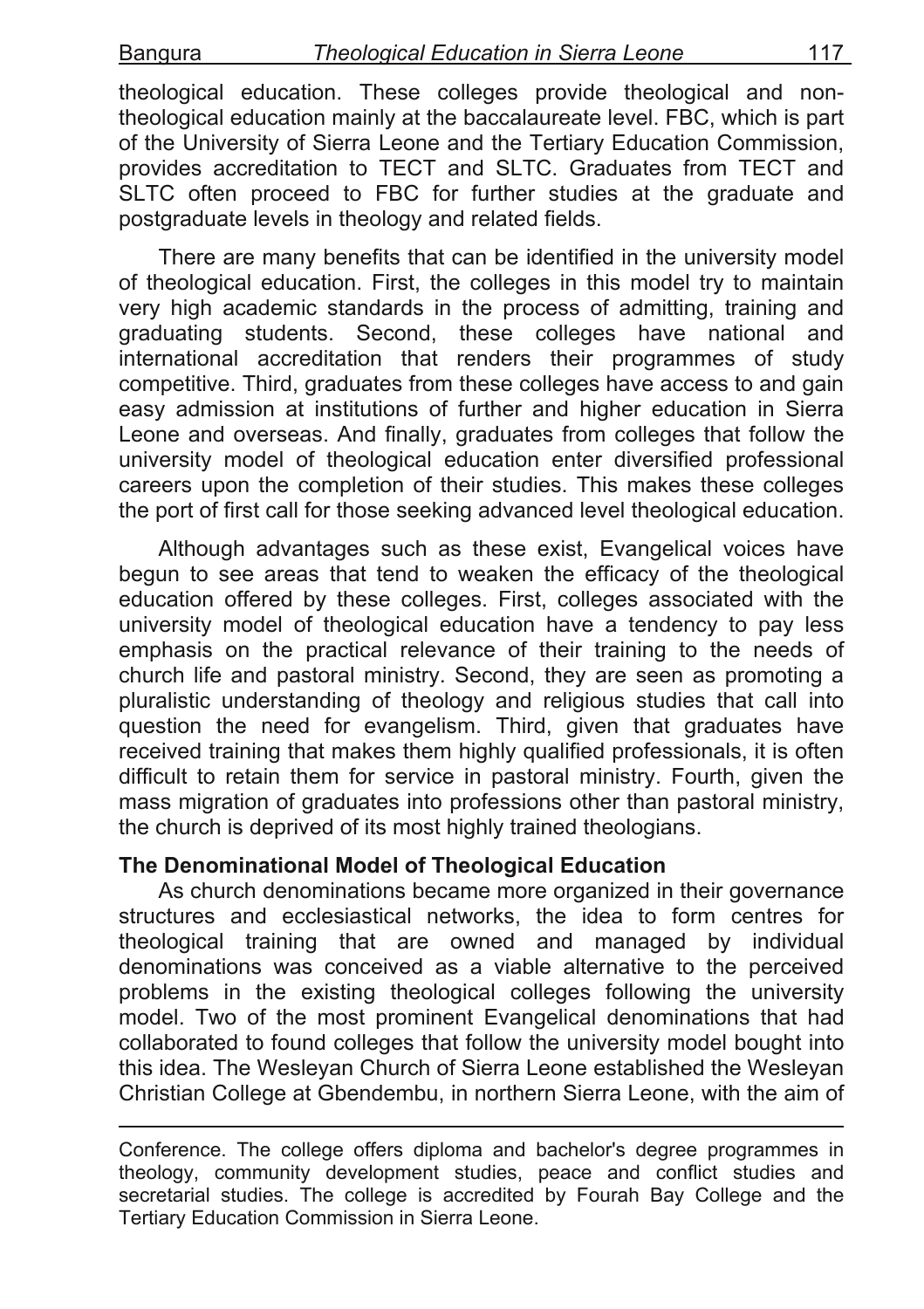training men and women as champions of Christ who would serve in pastoral ministry in Sierra Leone and beyond. The Baptist Convention of Sierra Leone also established the Baptist Bible Institute at Lunsar, in northern Sierra Leone to train its pastors and evangelists. Between them, they offer two theological programmes, Certificate in Theology and Diploma in Theology. Persons who desire to serve in the pastoral ministry in these denominations must first go through the training offered by these denominational training schools before they are accepted as pastors.

The denominations that have established centres where internal pastoral theological training is carried out argue that these institutes promise certain benefits. They see these training centres as less expensive to operate as they simply use the existing infrastructure that the churches already have for its theological training programmes. Further, they believe that these training centres accord students unhindered opportunity to study in-depth their denominational doctrines so that their pastors are thoroughly equipped in understanding the beliefs that underpin their faith convictions. Finally, these denominations believe they can more often retain graduates in the pastoral ministry.

Nevertheless, the denominational model of theological education is not without its limitations. For instance, given that these institutes are cheaper to run, the model is criticised for providing students with limited access to teaching and learning materials. There are also inadequate facilities for the delivery of proper theological training programmes. Moreover, because these institutes cater only for students from its own denominations, their programmes appear to pay less attention to the academic study of theology or dialogue with other theological persuasions that could enrich their graduates' pastoral ministry.

#### **The Charismatic Model of Theological Education**

New developments that took place in 1990s transformed the approach of churches to Bible training. These developments prompted a turning point that affected the delivery of theological education in Sierra Leone. The founding of Freetown Bible Training Centre (FBTC) by American Charismatic evangelist and Bible teacher, Russ Tatro, who had relocated to Sierra Leone from neighbouring Liberia, was pivotal in the shift taking place in theological education. Tatro's zeal for evangelism prompted the founding of a non-residential Bible school where students were offered rapid discipleship training and deployed to plant "Charismatic Biblebelieving churches." The spread of this Charismatic model of theological education hinged on the suspicion in Charismatic circles that academic level theological education was unsuited to sustaining the revival that was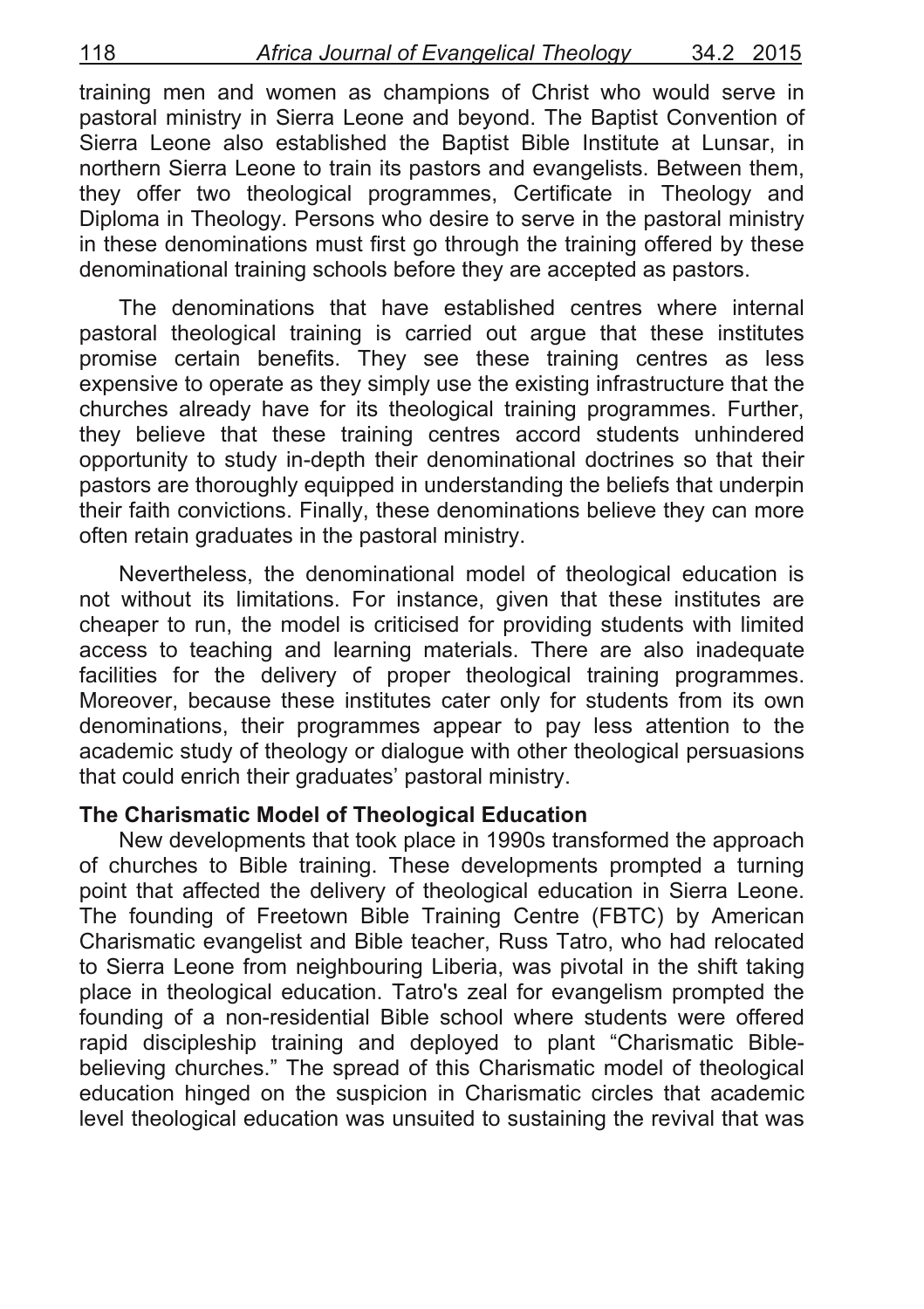sweeping across the church scene.<sup>28</sup> In this model, practitioners argue that what is needed for participation in programmes of Bible training is conversion, a sense of call into pastoral ministry, and evidence of the presence of the Holy Spirit.<sup>29</sup> FBTC's curriculum starts with a two-year non-residential diploma in ministerial training that meets on Saturdays. This is followed by a one-year of advanced study and leads to an advanced diploma in ministerial training for those who have the backing of their churches to enter the pastoral ministry.<sup>30</sup> The informal nature of training delivered over the years, coupled with the colourful graduation ceremonies organized by FBTC, has seen an increase in the popularity of this sort of Bible training among churches.<sup>31</sup>

The Charismatic model is proud of the following advantages: firstly, this model does not require the completion of secondary school as a necessary condition for admission into its Bible training programmes. As noted already, the emphasis is on the conversion experience, a sense of call, and evidence of the presence of the Holy Spirit in the applicant. Second, the training programme itself is less formal because it is modelled along the lines of discipleship. Classes are often interspersed with sessions of praise and worship, seminars and Bible teaching. Final examinations use a true and false mode of assessment and can be taken in written or oral format. Third, the whole training program is oriented toward Charismatic church and pastoral practice that draws freely from the African concepts of spiritual power, healing, demons and witchcraft. This makes for easy convergence with the spiritual impulses that Sierra Leone's Christians possess.

However, it is at this critical juncture that the Charismatic model of theological training is most criticized by other churches. First, this model is

<sup>&</sup>lt;sup>28</sup> Allan Anderson and Matthews Ojo have both noted this paradigm of scepticism over the usefulness of academic level theological education among Pentecostal and Charismatic groups in Africa. See Allan Anderson, *An Introduction to Pentecostalism: Global Charismatic Christianity*, (Cambridge: CUP, 2004), 245; Matthews Ojo, *The End-Time Army: Charismatic Movements in Modern Nigeria*, (Trenton, NJ: African World Press, 2006), 191.

See for instance Ojo, *The End Time Army*, 195; Henri Gooren, "Conversion Narratives," in *Studying Global Pentecostalism: Theories and Methods*, A. Anderson, M Bergunder, A. Droogers and C. Van der Laan, eds., (Berkeley: University of California Press, 2010), 95-101; Abraham Akrong, "The Born Again Concept in the Charismatic Movement in Ghana," *Evangelical Review of Theology* 35:1 (2011), 39.

<sup>30</sup> See Russ Tatro, *Establishing and Operating Interdenominational Bible Training Centres*, (Wilmington: Living Word Missions, 2014). Accessed 2015.04.17 at 7:58 PM. http://livingwordmissions.org/wp-content/uploads/2014/10/Establishing-Operating-Interdenominational-Bible-Training-Centers.pdf <sup>31</sup> See Shyllon, *Two Centuries of Christianity ...*, 351.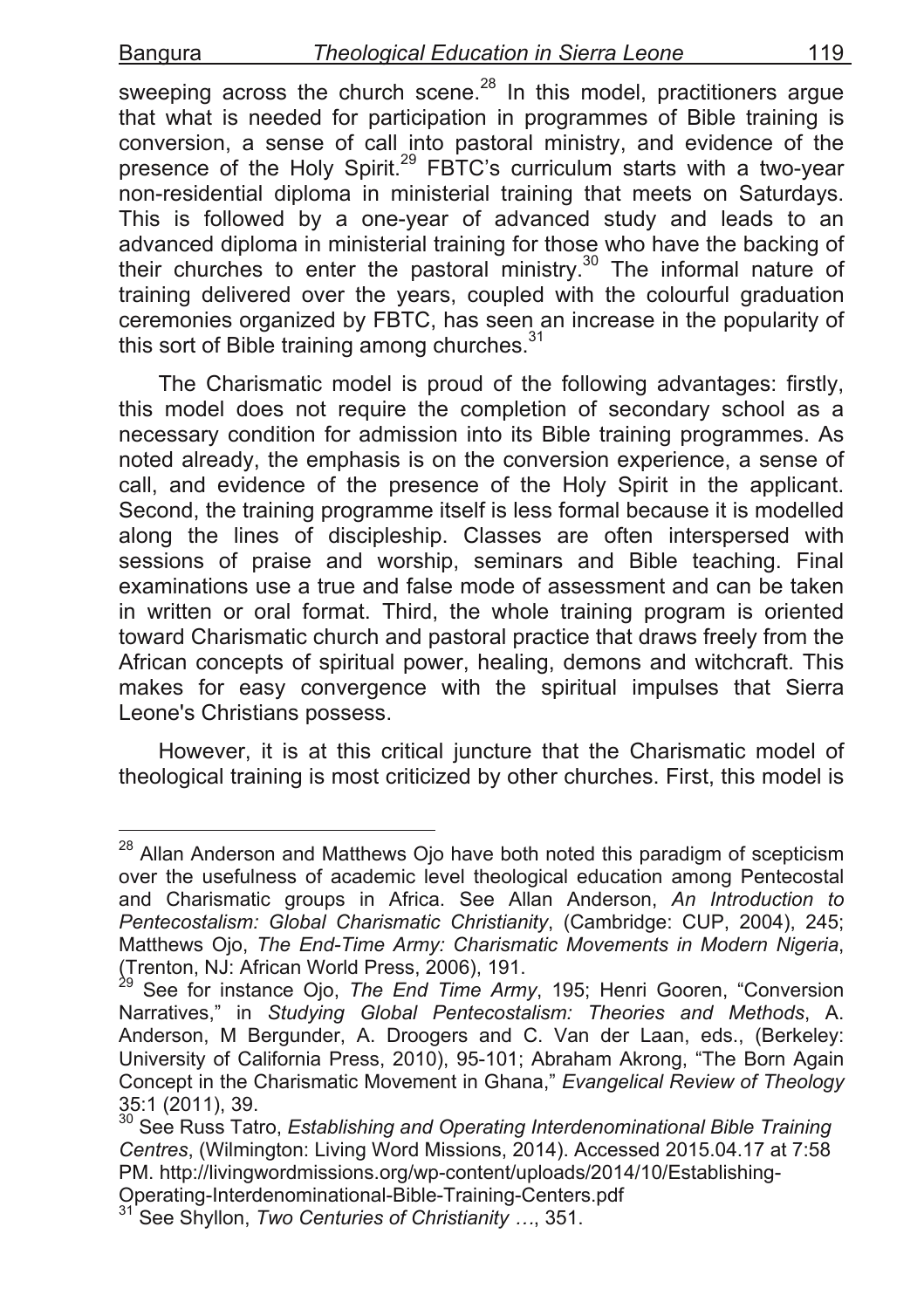criticised for being the main conduit that encouraged the spread of prosperity theologies across the church scene in Sierra Leone. Second, many see this form of training as anti-academic due to its primary emphasis on the anointing of the Holy Spirit in training for ministry. And finally, graduates from schools in the Charismatic model are often not given any academic recognition for the training they received. This means that when they seek admission at higher institutions for further studies, they are denied entrance. This happens both at denominational schools and at colleges using the university model.

#### **The Concerns of Theological Education**

#### **The Emergence of Charismatic Christianity**

The desire to see revival break out in the church scene ignited evangelistic initiatives among Evangelical churches in the 1970s and 80s. Member churches affiliated with EFSL supported the evangelistic work of New Life for All campaign, the Scripture Union of Sierra Leone, and the Sierra Leone Fellowship of Evangelical Students in primary, secondary and tertiary educational institutions in Sierra Leone.<sup>32</sup> When these youth completed university, they found that their churches were slow in incorporating their newly acquired zeal for evangelistic revival that these organizations had hoped to achieve. This led some of them to establish small groups that met initially for Bible study and prayer. The small groups eventually became Charismatic churches when they began to meet on Sundays.<sup>33</sup> These new Charismatic churches later received a significant boost with the coming of FBTC in the 1990s.

The Charismatic form of expressing the Christian faith is very spontaneous and lively. This expression represents a conglomeration of various theological and pastoral practices that arouse the interests of worshipers. Such practices include, but are not limited to praise and worship, lively music teams patterned after contemporary western music bands, fasting and all night sessions of warfare prayers, prosperity summits, exorcism, prophecy, and Bible teaching conferences. These practices are designed to evoke the spiritual sensibilities of followers and draw attention to the concepts of spiritual power that are at work in Sierra Leone's cultures. These pastoral practices have not only gained popularity among Charismatic Christians, but have slowly begun to infiltrate and reconfigure the pastoral ministry of non-Charismatic churches. This presents a new pastoral context for the exercise of church ministry in Evangelical churches who have been forced to introduce such practices in their weekly

See Sylvanus Valcarcel, *A Brief Rendition of the Life and Ministry of Rev Dr Joseph Sedu Mans*, (Freetown: The Awakening Pioneers, 2006), 37-39.<br><sup>33</sup> A similar pattern in the formation of Charismatic churches has been recorded in

Malawi. See Klaus Fiedler, "The Charismatic and Pentecostal Movements in Malawi in Cultural Perspective," *Religion in Malawi* 9 (1999), 33-35.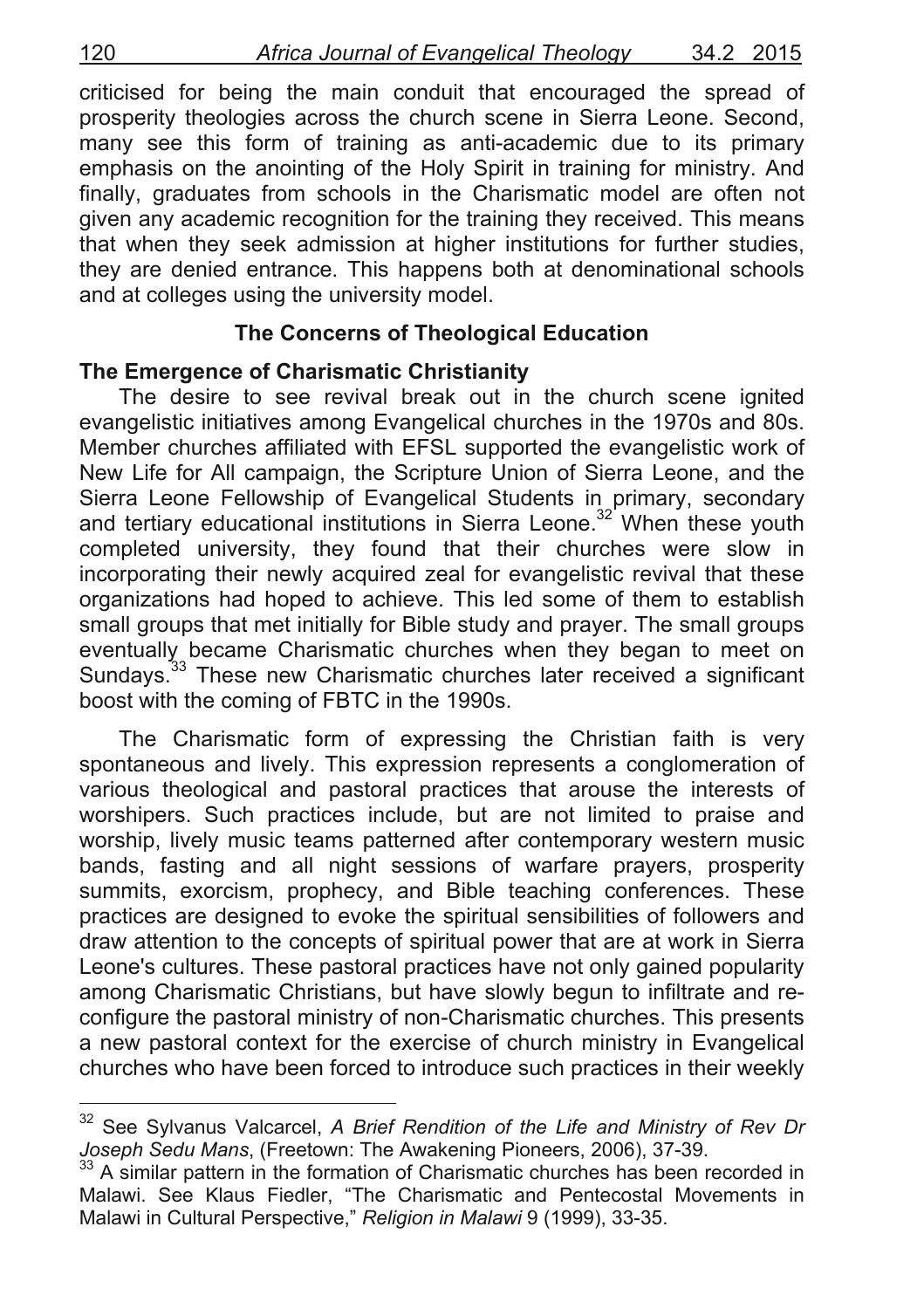meetings and Sunday worship services. The fact that Evangelical churches have shown this measured willingness to allow such practices is a pointer to theological education that the changing landscape in worship where spontaneity now characterizes liturgy needs to be critically examined and factored into a curriculum for the pastoral formation of church leaders.

### **Community Development and Social Transformation**

Traditionally, denominations have used schools, hospitals and church buildings to engage the wider society. This action had a positive impact that resulted in the translation of the gospel into local languages, the development of the human capital that saw the new African élite taking over the government from the colonial authorities, and the introduction of better healthcare and curative alternatives to treating diseases. While this was done however, the ecclesial emphasis that had separated church and state meant that the churches had to maintain silence on issues that are seen as the root causes of years of corruption, bad governance and poverty that eventually resulted in the outbreak of the rebel conflict in the 1990s. That war impelled the churches to be more involved in the distribution of relief supplies, organizing trauma healing and counselling sessions, as well as accompanying the government and warring factions to negotiate peace and seek reconciliation. Theological education institutions supported the work of the churches by introducing new degree programmes that specialized in community development and social transformation courses. Although the usefulness of these courses is no longer in doubt, many voices are worried that theological education is in danger of losing its primary focus.

#### **Contextual and Cultural Relevance**

Sierra Leone's cultural context and the practices associated with it have not changed. The majority of the cultural, traditional and religious practices that help people derive meaning from the multifaceted experiences of life are still very much alive. Many people still hold secret society events where initiation ceremonies prepare young people to meaningfully participate in community life as adults.<sup>34</sup> Many others regularly observe ancestral rituals, and have a preference for polygamous marriages. Traditional beliefs in spirit possession and in diabolical activities perpetrated by witchcraft still dominate the spiritual landscape. However, the questions now put to this context, particularly by the young

<sup>&</sup>lt;sup>34</sup> See for instance, James E. Davies, The Church and the Secret Society *Syndrome in Sierra Leone*, (Freetown: TECT, 2009); Richard Fanthrope, *Sierra*  Leone: The Influence of Secret Societies, with Special reference to Female Genital *Mutilation*, (London: Writenet Independent Analysis Paper, 2007); Bianca Schimmel, *Female Genital Mutilation in Sierra Leone*, (Eschborn: Deutsche Gesellschaft für Technische Zusammenarbeit (GTZ) GmbH, 2007).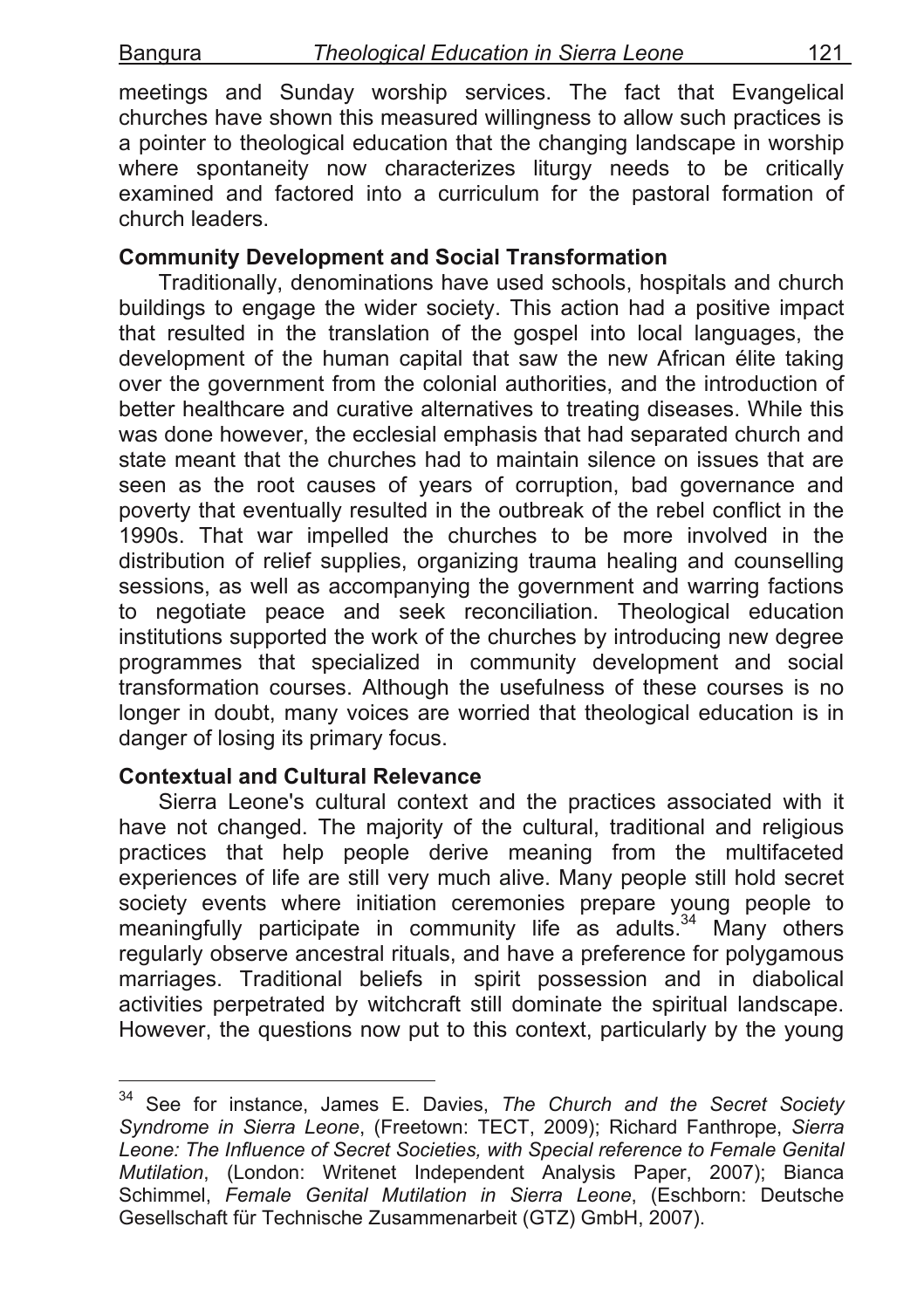educated urban élite who have become the most faithful members of the churches, have significantly changed. Two examples of questions proffered by the urban élite suffice as illustration. First, in light of Exodus 20:12, Matthew 15:4, Mark 7:10 and Ephesians 6:2, what would be a biblically appropriate response to one's ancestors after conversion? Second, given the provisions of Exodus 22:18 and Leviticus 20:27, how can the church deal with persons who openly acknowledge their involvement in witchcraft and sorcery? These questions challenge various positions on culture once held by the churches and call for answers that explain the contextual nature and cultural relevance of the ministry of the churches. This means that theological education needs to create training programmes that address cultural and contextual issues raised by these questions in a biblically sound manner. Perhaps theological education needs to encourage students to progress beyond merely taking courses in African Traditional Religion to writing thesis dealing biblically with the issues of spiritual warfare and demonic possession, because these are increasingly becoming the pastoral issues that churches have to face. Academic studies that critically examine these practices can enhance the effectiveness of the ministry of the churches.

#### **Conclusion**

This survey of the trajectory of theological education points to certain currents that leave open a number of questions that merit discussion and reflection among practitioners involved in the delivery of theological education. Four of the most pressing questions are discussed below. First, are we seeing a gap developing between the biblical text and the content of theological education? Although it is agreed that theological education should be based upon a carefully constructed exegesis of the Bible, yet there appears to be less focus on the biblical text, and a greater focus on courses dealing with community development and social transformation.

Training programmes for pastoral formation require biblical truth and depth if they are to help build healthy churches. Therefore Sierra Leone's theological education programmes should return to a greater focus on the biblical text. The aim of this call is to prevent the churches in Sierra Leone from reverting to the era of Christo-paganism that Byang Kato vigorously fought against.

Second, what is the precise cultural relevance of the present theological education programmes on offer in Sierra Leone? We noted that the post-independence attempts to free theological education from its western accretions brought about a renewed awareness among practitioners that there must be a connection between theological education and cultural relevance. This need is further buttressed by the Charismatic pastoral practices that draw freely from concepts in Sierra Leone's traditions that deal specifically with the exercise of spiritual power.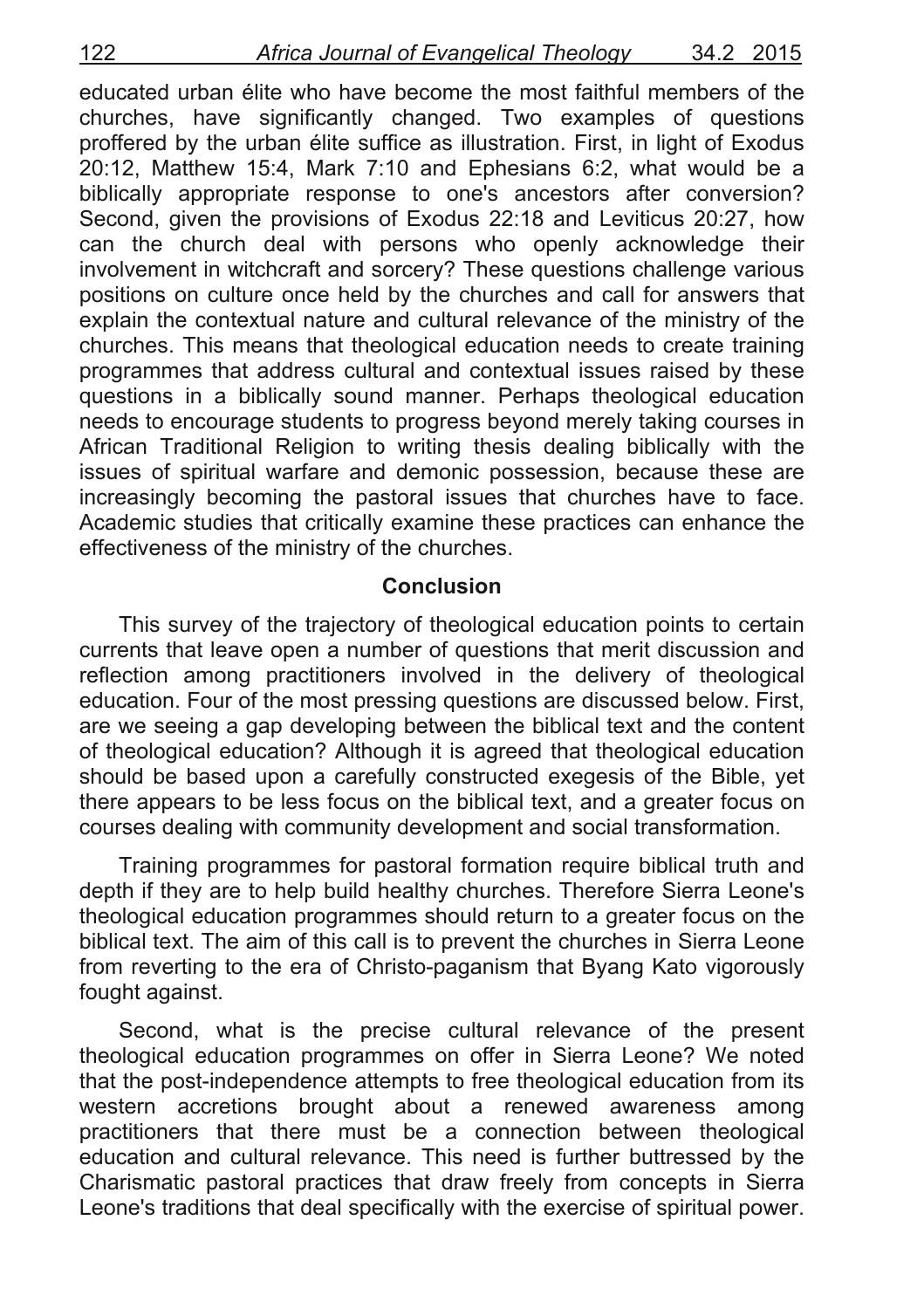This demands that theological education must convey a proper understanding of the place that spiritual power has for pastoral ministry and church growth.

Third, to what extent have the many contemporary social issues that Sierra Leone has endured impacted the content of theological education programmes? Sierra Leone's period of rebel insurrection brought to the fore discussions about the role that theological education should play in helping to (re-)shape the churches' agenda on poverty, lack of good governance, gender disparity and ecological issues, among others. While courses have been introduced that have enriched the theology curriculum or brought in new non-theology bachelor's degree programmes, the question that one might still ask is, are theology graduates effectively prepared to face the demands of pastoral ministry in a context where emerging social concerns threaten the people's daily life? Theological education programmes, particularly those offered at the masters level or higher, must ensure that theology students are adequately prepared to engage seriously with the wider society in a manner that reflects the nature of God's love in Christ Jesus. Such programmes of formation are believed to honour Christ, prepare theology students to assume leadership roles that benefit the church, and also serve the greater good of society.

Finally, isn't it time for the university, denominational and Charismatic models of theological education to collaborate in order to achieve their goals? If this were to occur, one could foresee that theological education would be better placed to benefit from the meagre resources available to the churches that support theological education. The churches are longing for theological education programmes that train the minds/hearts, hands/feet and eyes/feelings of pastors and church workers who should radiate the love of Christ in a rapidly changing context plagued by numerous problems. Theological education cannot afford to settle for rivalry and competition as it seeks to fulfil the mandate of training the next generation of church and societal leaders who will be passionate about their faith and share what they have learned with other competent leaders. Such a vision for biblically-based and contextually relevant ministry calls for dialogue that must begin in the academy where theological education is delivered.

# **Bibliography**

Akrong, Abraham. "The Born Again Concept in the Charismatic Movement in Ghana." *Evangelical Review of Theology* 35:1 (2011).

Alie, Joe A. D. "Background to the Conflict (1961-1991): What Went Wrong and Why?" in *Bound To Cooperate: Conflict, Peace and People in Sierra Leone*. Anatole Ayssi and Robin-Edward Poulton, eds. Geneva: UNIDIR, 2000.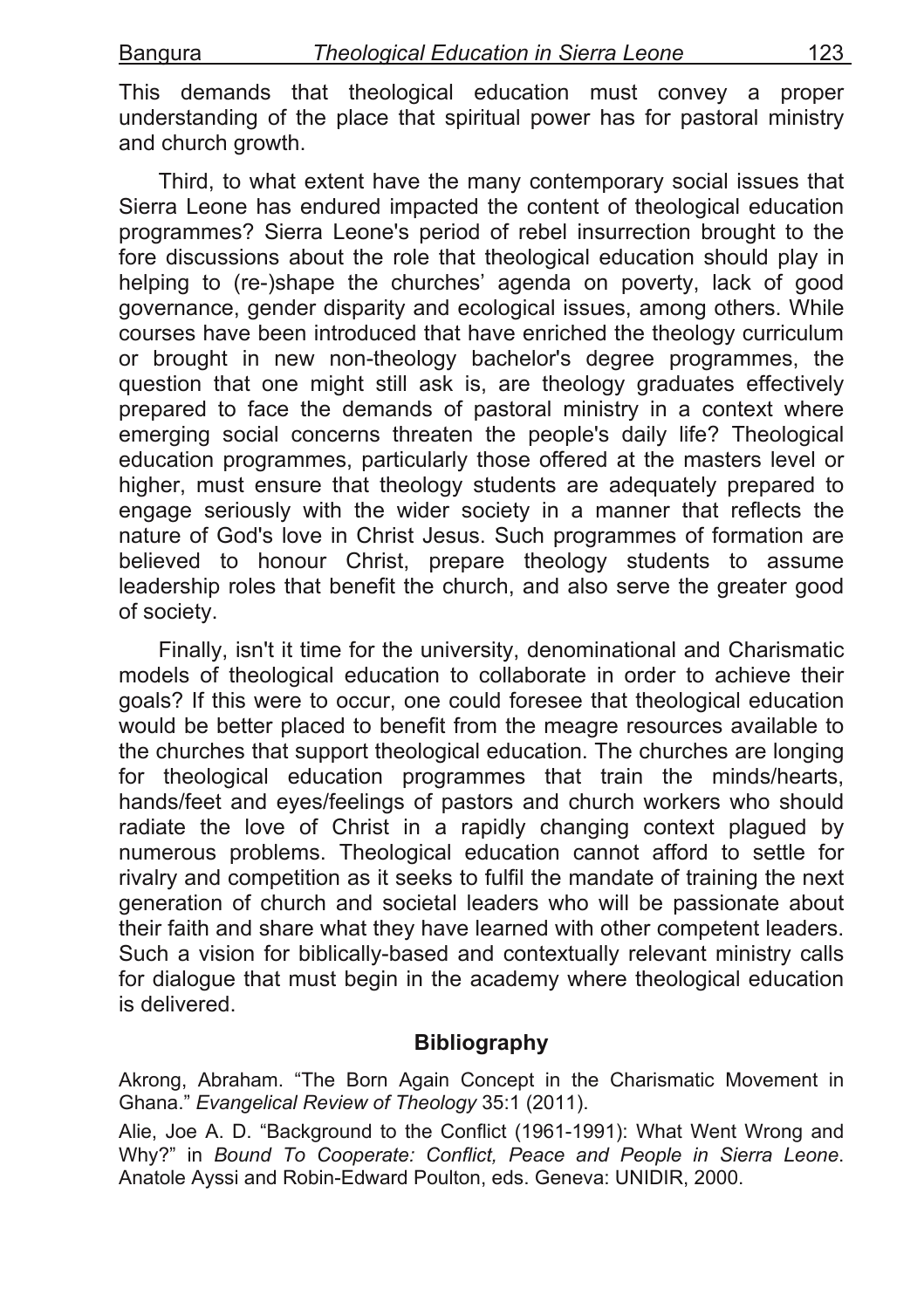Amano, Kwabena J. Darkwa. "Pentecostal and Charismatic Churches in Ghana and the African Culture: Confrontation or Compromise?" *Journal of Pentecostal Theology* 18 (2009).

Anderson, Allan. *An Introduction to Pentecostalism: Global Charismatic Christianity*. Cambridge: CUP, 2004.

Asamoah-Gyadu, J. Kwabena. "Hearing in our own tongues the wonderful works of God: Pentecost, Ecumenism and Renewal in African Christianity" *Missionalia* 35:3 (2007).

Bediako, Kwame. *Jesus in Africa: The Christian Gospel in African History and Experience*. Glasgow: Regnum Africa, 2000.

Bennett, Richard. *Truth and Reconciliation in Sierra Leone*. Freetown: UNAMSIL, 2001.

Breman, Christina Maria. *The Association of Evangelicals in Africa: Its History, Organization, Members, Projects, External Relations and Message*. Zoetermeer: Uitgevereij Boekencentrum, 1996.

Conteh, Prince Sorie, *Traditionalists, Muslims and Christians in Africa: Interreligious Encounters and Dialogue*. Amherst, NY: Cambria Press, 2009.

Davies, James E. *The Church and the Secret Society Syndrome in Sierra Leone*. Freetown: TECT, 2009.

Decorvet, Jeanne, and Emmanuel Oladipo. *Samuel Adjayi Crowther: The Miracle of Grace*. Lagos: CSS Bookshops Ltd., 2006.

Denney, Lisa. "Explaining War, Creating Peace: UK Sponsored Reforms in Sierra Leone," *Contemporary Review* (Summer 2009).

Fanthrope, Richard. *Sierra Leone: The Influence of Secret Societies, with Special reference to Female Genital Mutilation*. London: Writenet Independent Analysis Paper, 2007.

Fashole-Luke, Edward. "The Quest For African Christian Theology," *Journal of Religious Thought* 32:2 (1975).

Fiedler, Klaus. "The Charismatic and Pentecostal Movements in Malawi in Cultural Perspective." *Religion in Malawi* 9 (1999).

Gooren, Henri. "Conversion Narratives," in *Studying Global Pentecostalism: Theories and Methods*. A. Anderson, M Bergunder, A. Droogers and C. Van der Laan, eds. Berkeley: University of California Press, 2010.

Gordon, April, and Donald Gordon, eds. *Understanding Contemporary Africa*, Fourth Edition. Boulder/London: Lynne Reinner, 2007.

Greggs, Tom, ed. *New Perspectives for Evangelical Theology: Engaging with God, Scripture and the World*. London/New York: Routledge, 2010.

Hanciles, Jehu. *Euthanasia of a Mission: African Church Autonomy in a Colonial Context*. Westport/London: Praeger, 2002.

Hewitt, Gordon. *The Problem of Success: A History of the Church Missionary Society 1910-1940* Vol. 1. London: SCM Press, 1971.

Jenkins, Philip. *The Next Christendom: The Coming of Global Christianity* Revised, Expanded Edition. Oxford: Oxford University Press, 2007.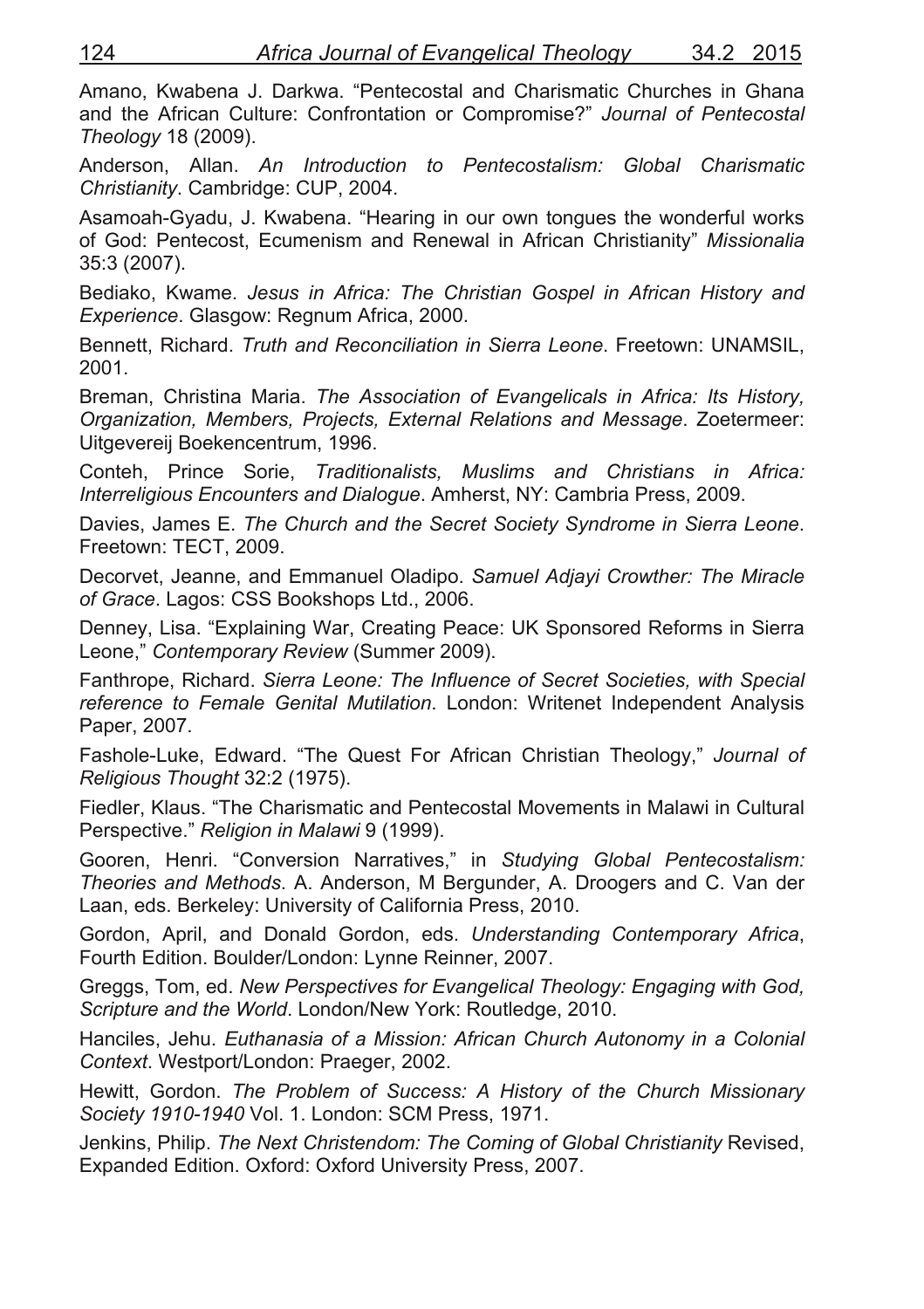John, Irene. "Charismatics and Community," *A Reader in African Christian Theology*. John Parratt, ed. London: SPCK, 1997.

Kato, Byang. "Africa's Battle for Biblical Christianity," *Moody Monthly* (November 1974).

Knoll, Mark A. *The Rise of Evangelicalism: The Age of Edwards, Whitfield and The Wesleys.* Leicester: IVP, 2004.

Larsen, Timothy and Daniel J. Treier eds. *The Cambridge Companion to Evangelical Theology*. Cambridge: Cambridge University Press, 2007.

Latourette, Kenneth Scott. *A History of Christianity: Reformation to the Present,* Volume II, Revised Edition. London: Harper & Row, 1975.

Mombo, Esther. "Theological Education in Africa," in *Voices from Africa: Transforming Mission in a Context of Marginalization An Anthology*. Andrew C. Wheeler, ed. London: Church House Publishing, 2002.

Murray, Jocelyn. *Proclaim the Good News: A Short History of the Church Missionary Society*. London: Hodder and Stoughton, 1985.

Nkansah-Obrempong, James. "The Contemporary Theological Situation in Africa: An Overview," *Evangelical Review of Theology* 31:2 (2007).

Ojo, Matthews. *The End-Time Army: Charismatic Movements in Modern Nigeria*. Trenton, NJ: African World Press, 2006.

Olson, Gilbert W. *Church Growth in Sierra Leone: A Study of Church Growth in Africa's Oldest Protestant Mission Field*. Grand Rapids: Eerdmans, 1969.

Page, Jesse. *The Black Bishop: Samuel Adjai Crowther*. London: Hodder & Stoughton, 1908.

Parratt, John ed. *An Introduction to Third World Theologies*. Cambridge: Cambridge University Press, 2004.

Perrillo, Tom and Marieke Wierda. *The Special Court for Sierra Leone Under Scrutiny*. New York: International Centre for Transitional Justice, 2006.

Sanneh, Lamin. *West African Christianity: The Religious Impact*. London: C. Hurst, 1983.

Sanneh, Lamin. *Abolitionists Abroad: American Blacks and the Making of Modern West Africa*. Cambridge, MA/London: Harvard University Press, 1999.

Sawyerr, Harry. "Graveside Libations in and Near Freetown," *Sierra Leone Bulletin of Religion* 7, (1965).

Sawyerr, Harry. *Creative Evangelism: Towards a New Christian Encounter with Africa.* London: Lutterworth, 1968.

Schimmel, Bianca. *Female Genital Mutilation in Sierra Leone*. Eschborn: Deutsche Gesellschaft für Technische Zusammenarbeit (GTZ) GmbH, 2007.

Shyllon, Leslie E.T. *Two Centuries of Christianity in an African Province of Freedom A Case Study of European Influence and Culture in Church Development.* Freetown: Print Sundries and Stationers, 2008.

Stock, Eugene. *The History of the Church Missionary Society: Its Environment, Its Men and Its Work,* Vol. 1. London: CMS, 1899.

Tatro, Russ. *Establishing and Operating Interdenominational Bible Training Centres*. Wilmington: Living Word Missions. http://livingwordmissions.org/wp